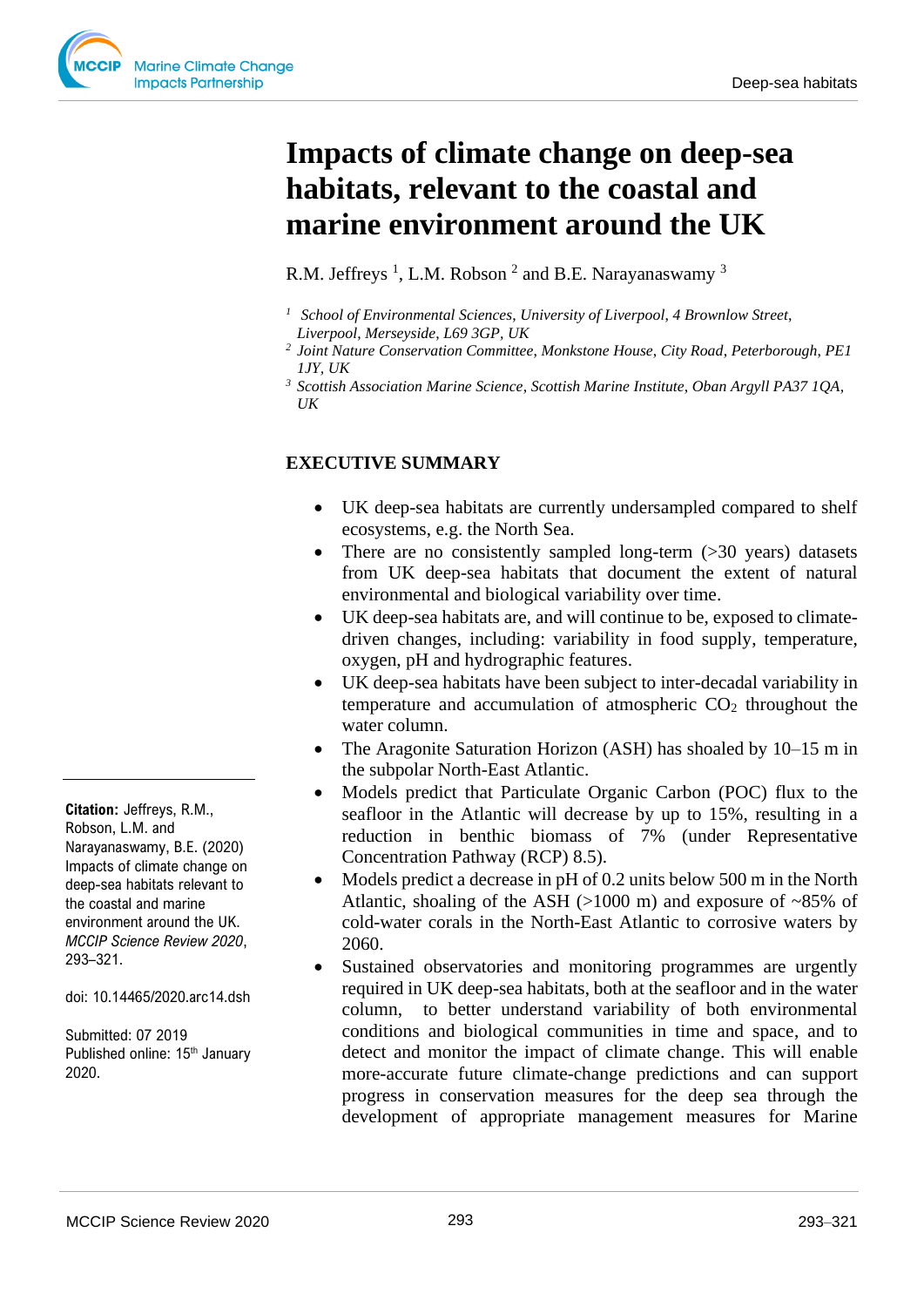

Protected Areas (MPAs) and improvements to long-term biodiversity monitoring programmes to assess and mitigate for anthropogenicallyinduced changes in biodiversity status.

# **1. INTRODUCTION**

Deep-sea habitats are classified as being below 200 m water depth, or those beyond the continental shelf break. In UK waters, the maximum depth of deep-sea habitats is ~2200 m, located in the Rockall Trough (Figure 1). A wide diversity of seafloor habitats and geological features occurs in UK waters, including submarine canyons, seamounts, cold-water coral reefs and gardens, sponge aggregations and soft-sediment habitats (Figure 1). Evidence for fluid venting at the seafloor within UK waters has also been documented, specifically in the Porcupine Seabight, Rockall Plateau and Darwin Mound regions (Hovland, 1990; Masson *et al*., 2003). In 2013, the first evidence of chemosynthetic fauna associated with fluid venting in UK waters came to light (Oliver and Drewery, 2013), which was further explored via camera survey in 2015 (Neat *et al*., 2018).

In addition to seafloor habitat, the overlying water column (pelagic zone) also provides habitat for biological communities. Specific deep-sea habitats within the pelagic zone include the mesopelagic, with a depth range of 200 m to 1000 m, and the bathypelagic, with a depth range of 1000 m to 4000 m. Together the meso- and bathy-pelagic zones represent a vast habitat for zooplankton, which includes both the holo- and mero-plankton (resident and larval zooplankton), micronekton, cephalopods, fish and sharks, marine mammals and reptiles. Many of these animals may be resident to UK waters, whereas some will also be visitors undertaking migrations. Deep-sea communities living within both the pelagic and benthic realms consist of a diverse range of fauna, in terms of both size and species diversity, including: archaea, bacteria, fungi, foraminifera, invertebrates, vertebrates and marine mammals.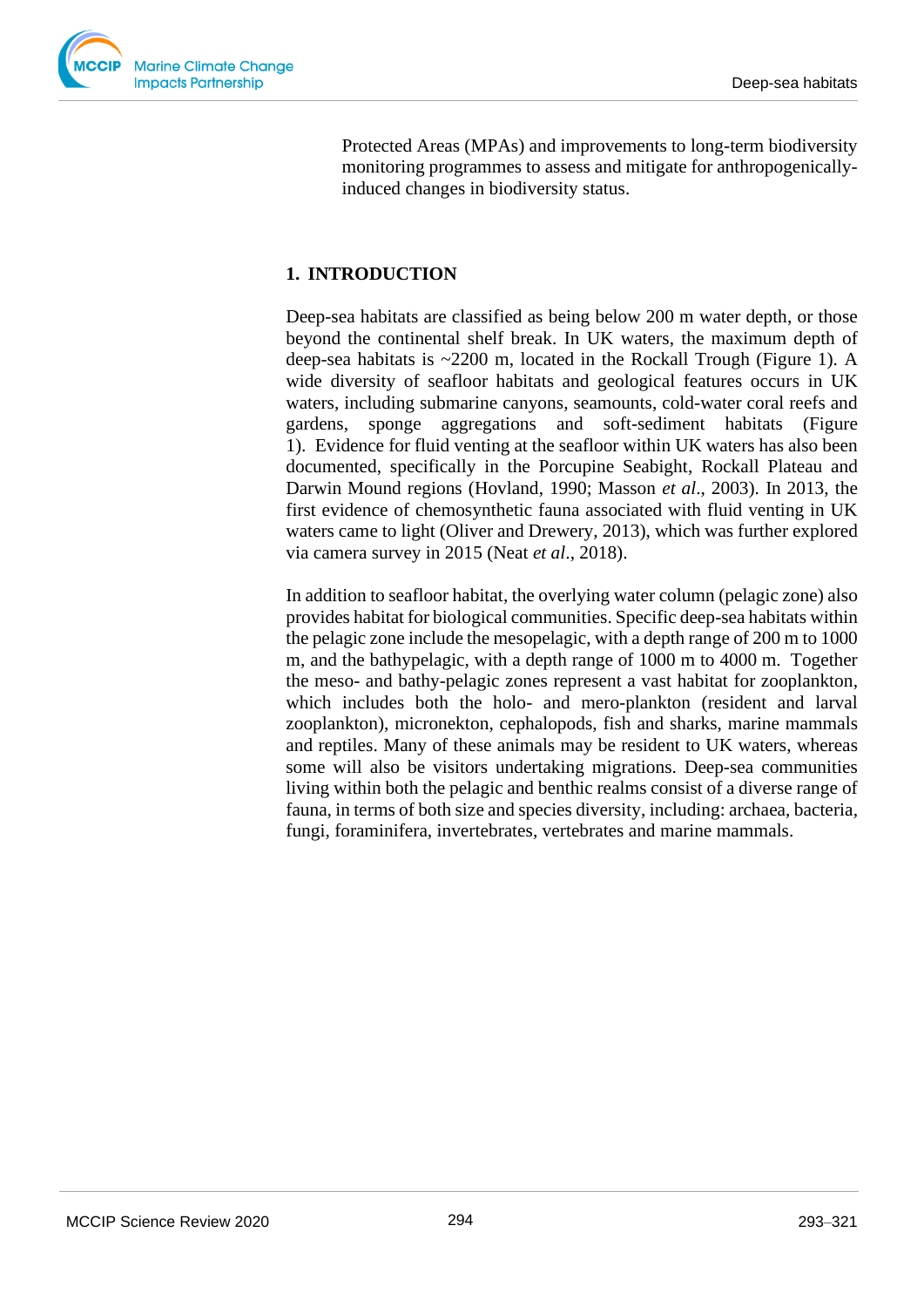



*Figure 1: Map of Marine Protected Areas (MPAs*, *blue polygons) and deep-sea specific MPAs (purple polygons)*, *within offshore waters of the UK extended continental shelf claim (including joint inshore/offshore sites)*. *Photographs represent the diversity of seabed habitats and communities within the deep-sea MPAs*. *Map and Images from Defra/JNCC*. *Bathymetry from World Ocean Base (Esri)*. *Copyright: UKCS: Contains public sector information*, *licensed under the Open Government Licence v*.*3*.*0*, *from the United Kingdom Hydrographic Office*.

Despite technological advances in survey and sampling equipment (see Hughes and Narayanaswamy, 2013, Danovaro *et al*., 2014), optics, image processing and the use of 'deep learning' in image analysis (Schoening *et al*., 2012; Ismail *et al*., 2018; Lu *et al*., 2018; Siddiqui *et al*., 2018) our knowledge of deep-sea habitats is still limited in relation to the extensive area of unexplored UK waters. To illustrate this paucity of knowledge, records were extracted from the Ocean Biogeographic Information System (OBIS: iobis.org) for two key phyla, echinoderms and polychaetes, and were compared for the UK deep sea (depth range 200–2215 m) and the North Sea (depth range 20–162 m). Records of both echinoderms (Figure 2a) and polychaetes (Figure 2b) were higher in the North Sea than in UK deep-sea habitats (Table 1).

*Table 1: Number of OBIS records of echinoderms and polychaetes for both UK deep-sea habitats (200 m–2215 m) and the North Sea (20 m–162 m)*

|                           | <b>UK Deep-Sea</b> | <b>North Sea</b> |
|---------------------------|--------------------|------------------|
| <b>Polychaete records</b> | 2236               | 32 752           |
| Echinoderm records        | 860                | 4910             |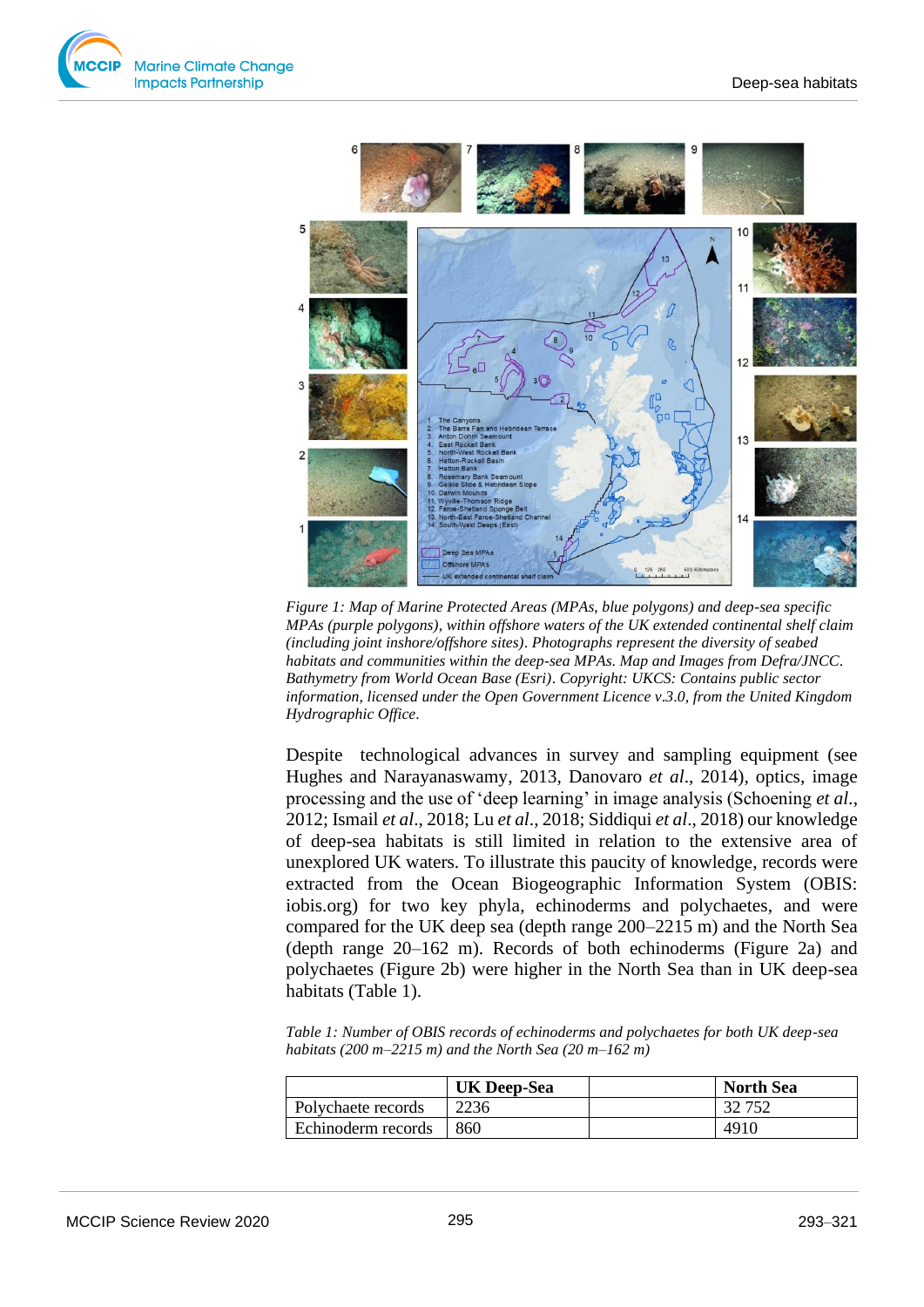



*Figure 2a: Ocean Biogeographic Information System (OBIS: iobis*.*org) presence records for echinoderms within the UK extended continental shelf claim for UK deep-sea waters (purple symbols) and the North Sea (yellow symbols)*.



*Figure 2b: Ocean Biogeographic Information System (OBIS: iobis*.*org) presence records for polychaetes within the UK extended continental shelf claim for UK deep-sea waters (green symbols) and the North Sea (purple symbols)*. *(Map from Defra/JNCC*.*)*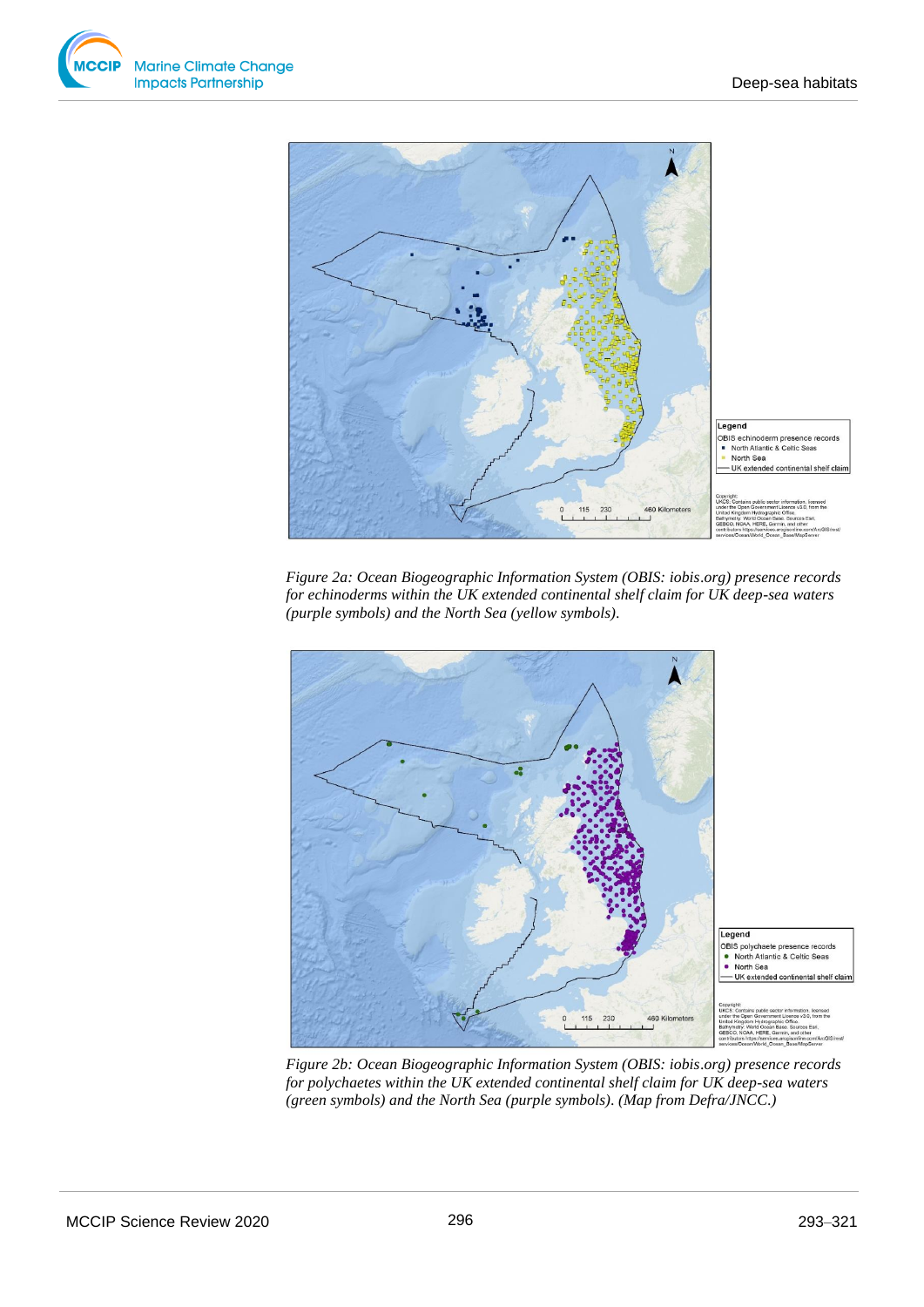Although significant knowledge gaps remain in the UK deep sea, sufficient evidence has been collated to support designation of 14 deep-sea Marine Protected Areas (MPAs) around the UK for the protection of benthic habitats. Two Special Areas of Conservation (SAC) in the Scottish offshore were designated in 2008 and 2011 under the EC Habitats Directive (Darwin Mounds and North West Rockall Bank SACs). Since the 2013 MCCIP Report Card, four additional Special Areas of Conservation in the Scottish offshore and UK's extended continental shelf claim were designated in 2013. Further to this, six Nature Conservation MPAs were designated in 2014, and two Marine Conservation Zones (MCZs) in English offshore waters in 2013 and 2019, under the Marine & Coastal Access Act 2009 (Figure 1). In addition, the North East Atlantic Fisheries Commission (NEAFC) has implemented closures to bottom trawling to protect vulnerable marine ecosystems in five areas of the NEAFC Regulatory Area located within, or partially within, the UK extended continental shelf claim (Recommendation 19 2014: http://extwprlegs1.fao.org/docs/pdf/mul165665.pdf).

Deep-sea habitats and their associated communities are an integral part of a healthy ocean and provide valuable 'ecosystem services'. In UK waters, coldwater corals in the North-East Atlantic provide important habitats for fish (Costello *et al*., 2005; Milligan *et al*., 2016) as seen on the Hebrides Terrace Seamount, where the stony coral *Solenosmilisa variabilis* provides refuge for skate eggs (Henry *et al*., 2016). Cold-water coral reefs are also important reservoirs for, and hotspots of, deep-sea biodiversity, for example Freiwald and Roberts, (2005) found that species richness and abundance of fish in the North-East Atlantic was greater on *Lophelia pertusa* reefs than on the surrounding sediment. Deep-sea habitats and communities are also important for the remineralisation of organic carbon and recycling of nutrients, carbon sequestration, and the provision of resources, e.g. oil and gas, and commercially exploited food, e.g. fisheries (Armstrong *et al*., 2012; Thurber *et al*., 2014). Recently, deep-sea sponges have been found to harbour important anti-microbial bacteria (Xu *et al*., 2018). Changes to deep-sea habitats as a result of climate impacts will likely have an impact on the ecosystem services currently provided by the deep sea.

In order to confidently attribute changes in deep-sea habitats to climate change, it is essential to determine natural variation within these systems and establish baselines, and these require long-term temporally resolved observations from time–series studies. Two benthic time–series studies have been carried out by deep-sea scientists from the UK. John Gage and coworkers at the Scottish Association of Marine Science, formerly the SMBA, established 'Station M' at a water depth of 2200 m in the Rockall Trough in UK waters. 'Gage Station M', as it is now known, was sampled on an annual basis from 1973 to 1995 and has since been repeated by Narayanaswamy in 2013, 2015 and 2016. In parallel, the Ellett line, initiated in the Rockall Trough and now extending to Iceland, is a hydrographic time series established by David Ellett in 1975 (Holliday and Cunningham, 2013).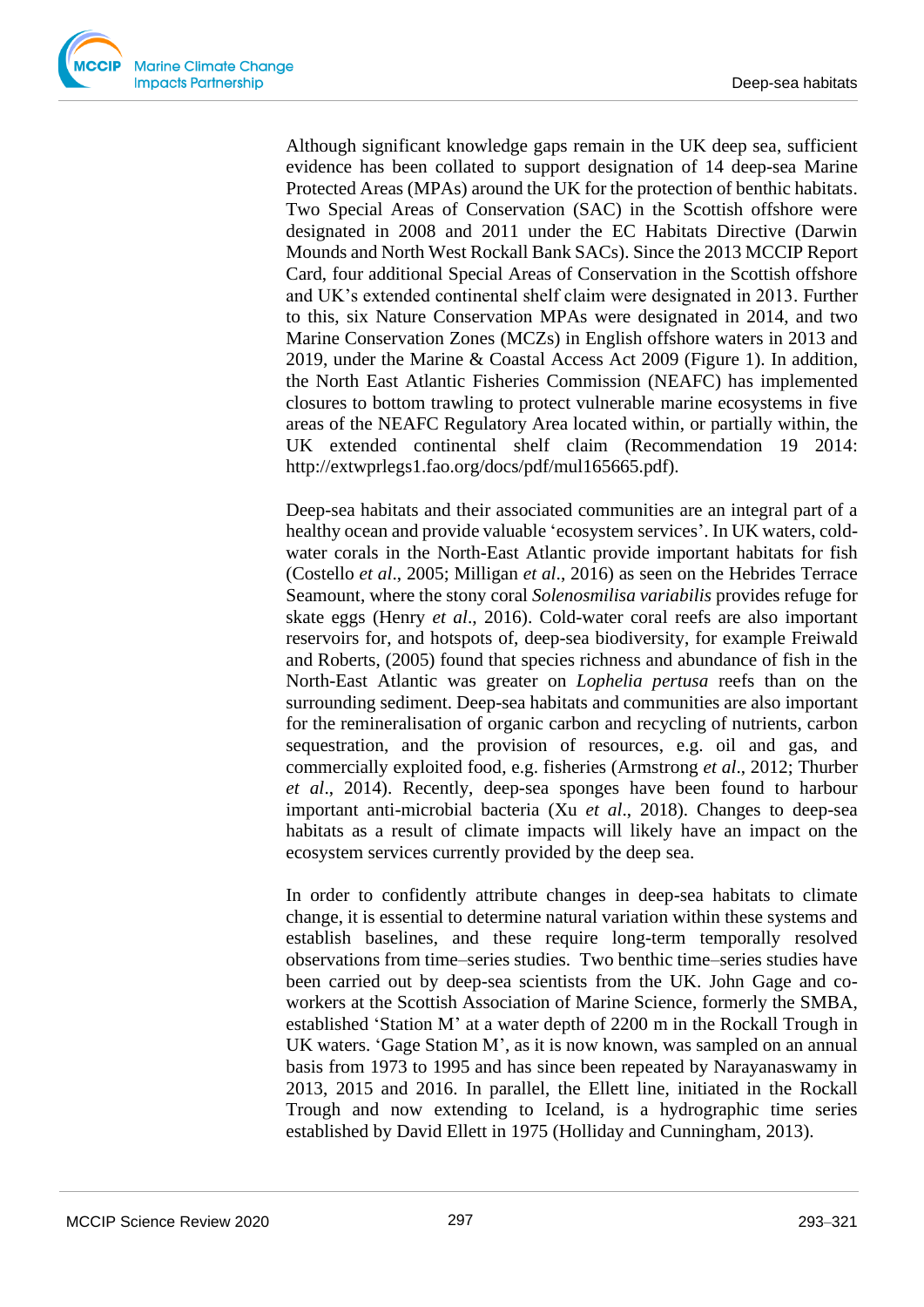

Outside of UK territorial waters, to the south-west of Ireland, the Porcupine Abyssal Plain Sustained Observatory (PAP-SO), established in 1989 at a depth of 4850 m, undertakes regular sampling and observations of the water column and seafloor (Lampitt *et al*., 2010). More recently, a shorter time– series study (four years) has monitored cold-water coral abundance and diversity on the Irish margin (Boolukos *et al*., 2019). These time–series records have been instrumental in understanding deep-sea habitats, their ecology and how these systems function and interact with the environment. Additionally, insight into how deep-sea communities have responded to climate change prior to modern deep-sea observational science can be gained from the geological record. However, this is only possible for certain taxa, e.g. scleractinian corals, ostracods and foraminifera.

Deep-sea habitats are inextricably linked to the environment. Multiple environmental variables affect deep-sea habitats, which may be further influenced by the effects of climate change in the future. Particularly relevant to deep-sea habitats in the UK are: (1) primary production in the surface waters, (2) temperature, (3) oxygen, (4) pH, and (5) hydrographic features. Changes to these environmental variables will likely affect viable larval recruitment, population dynamics, community structure and ecosystem functioning of UK deep-sea habitats.

## **Primary production**

The majority of deep-sea communities meet their energetic requirements via primary production originating in the overlying surface waters. The vertical flux of Particulate Organic Carbon (POC) to the seafloor is an important parameter in regulating the standing stock (biomass and abundance), biodiversity and activity of deep-sea organisms from bacteria to megafauna (Rex *et al*., 2006; Vadaro *et al*., 2009; Woolley *et al*., 2016. There is a high degree of natural variation in the quantity and quality of POC reaching the seafloor, which results in a high degree of variation in both the structure and functioning of deep-sea communities (Wolff *et al*., 2011; Woolley *et al*., 2016; Laguionie-Marchais *et al*., 2016). Climate-induced ocean warming could lead to enhanced ocean stratification, reducing nutrient input to the upper euphotic zone and subsequently reducing the export of POC flux to the seafloor (Chust *et al*., 2014; Doney *et al*., 2014), which could lead to reductions in biomass of fauna at the seafloor (Jones *et al*., 2014).

More recently, it has been demonstrated that microbial and archaeal fixation of dissolved inorganic carbon provides a substantial pool of new organic carbon, which is thought to sustain the mesopelagic, bathypelagic and sedimentary microbial food webs in the North Atlantic (Reinthaler *et al*., 2010; Guerrero-Feijóo *et al*., 2018).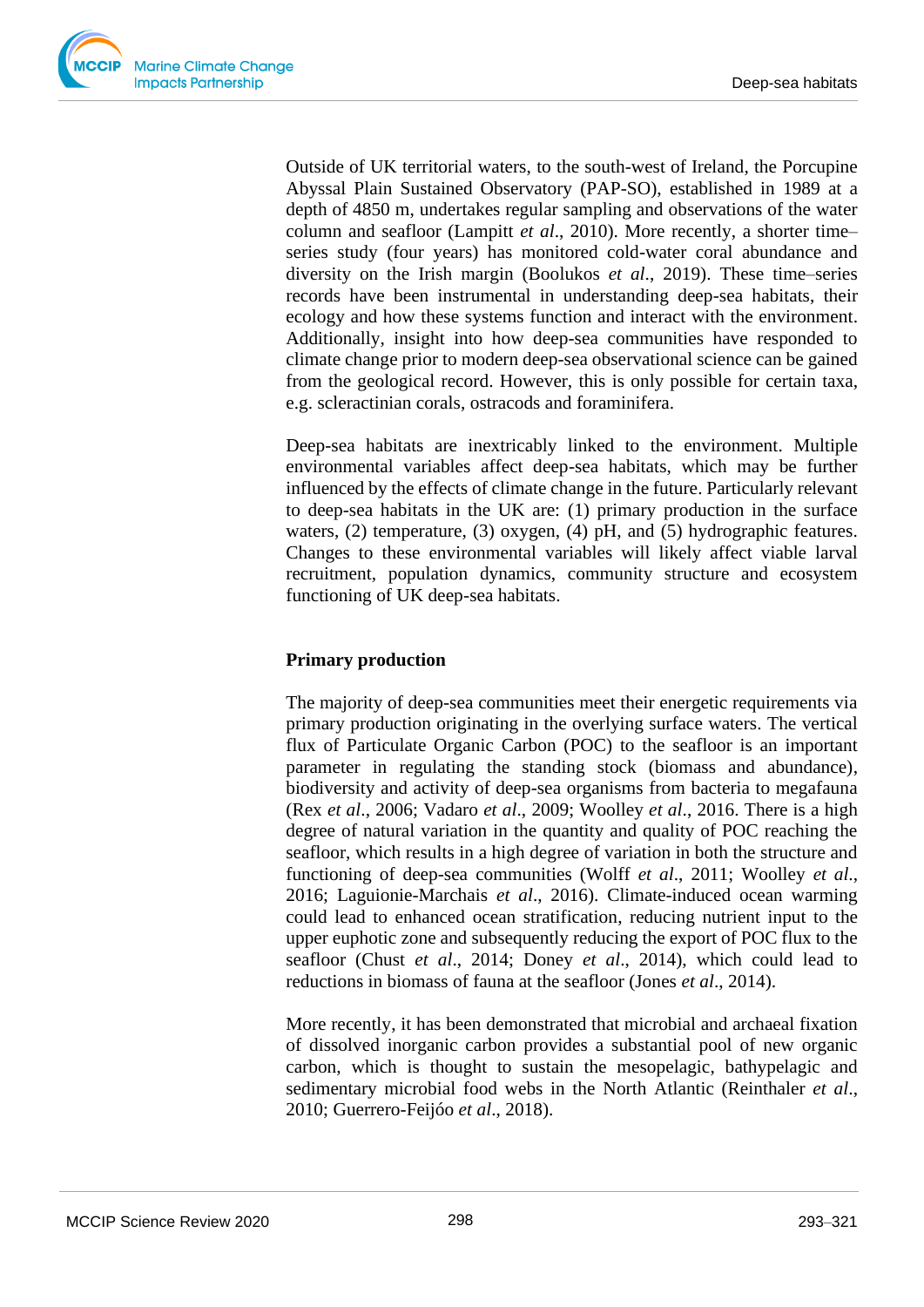#### **Temperature**

Global mean sea-surface temperatures (the upper 75 m of the water column) have increased by  $0.11^{\circ}$ C per decade between 1971 and 2010 (IPCC, 2014) but temperatures in the deep sea are generally thought to be low and stable (McClain *et al*., 2012; Levin and LeBris, 2015). However, the Intergovernmental Panel on Climate Change Assessment Report 5 (IPCC, 2014) states that it is "*virtually certain that the upper 700 m of the ocean warmed from 1971 to 2010, and it is likely that the ocean warmed from depths of 700 m to 2000 m from 1957 to 2009, and from depths of 3000 m to the seafloor from 1992 to 2005.*" Many biochemical and organismal processes are controlled by temperature, and metabolic rates of marine species are known to increase with temperature (Hochachka and Somero, 2002). The geological record has also demonstrated that temperature is considered to be a key environmental stressor for deep-sea communities at the higher and lower ends of the temperature scale in the deep sea (Yasuhara and Danovaro, 2016).

## **Oxygen**

Oxygen is an essential requirement for respiration, sustaining metabolic processes and growth (Pörtner and Knust, 2007). However, dissolved oxygen has declined in the global ocean since the 1960s (IPCC, 2014; Oschlies *et al*., 2018) and oxygen is predicted to decrease further during the 21st century in response to warming sea-surface temperatures because oxygen is less soluble in warm waters (Mahaffey *et al*., 2020).

## **pH**

Increases in ocean acidification (lowering of seawater pH via an increase in hydrogen ions) have been predicted by Earth system models under all Representative Concentration Pathways (RCPs; IPCC, 2014). Seawater pH has already decreased by 0.12 units compared to pre-industrial levels, as a result of absorption of anthropogenic  $CO<sub>2</sub>$  emissions by the oceans (Gattuso) *et al*., 2015; Perez *et al*., 2018). The lowering of pH in the ocean results in a reduction and decreased saturation state of carbonate ions, which can lead to shoaling of the 'aragonite saturation horizon'. Most calcifying organisms live above the aragonite saturation horizon, where calcium carbonate does not readily dissolve. Therefore, lowering of ocean pH, and the resultant effects on the aragonite saturation horizon, are likely to affect a number of deep-sea habitats and organisms including: cold-water corals, foraminifera, echinoderms and molluscs. These organisms use calcium carbonate  $(CaCO<sub>3</sub>)$ to build their skeletons and shells, and ocean acidification will likely lead to their dissolution and decreased calcification. Lower pH has also been shown to lead to depressed feeding activity in deep-sea demosponges (Robertson *et al*., 2017).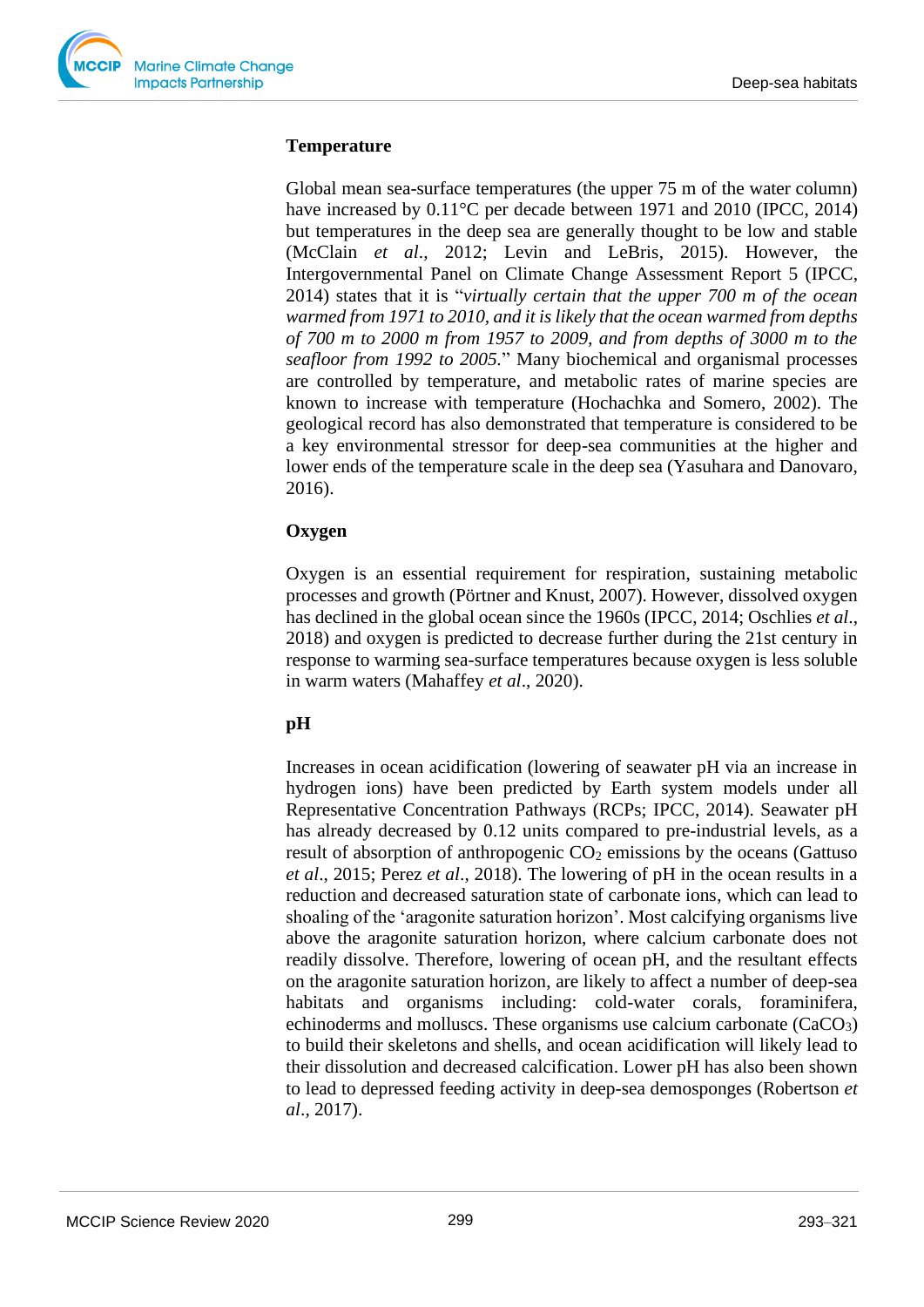

#### **Hydrographic features**

Many deep-sea benthic organisms produce larvae, that spend time in the water column (known as the 'planktonic larval duration') before settling to the seafloor as an adult. The planktonic larval duration can range from days to months. Whilst in the water column, planktonic larvae are exposed to different hydrodynamic conditions at different depths, examples of which include regional currents, internal waves, tidal currents and both upwelling and downwelling of water masses. The success and health of deep-sea communities and habitats is related to the successful recruitment and settlement of offspring, which could be adversely influenced by climateinduced changes to hydrodynamics.

Hydrographic features are also known to play a role in the delivery of POC to deep-sea habitats and the subsequent biogeochemical cycling of organic matter. For example, neap-spring tidal cycles at the PAP-SO have been shown to affect the aggregation of particles and biogeochemical cycling of organic matter in the benthic boundary layer (Turnewitsch *et al*., 2017). Similarly, a hydraulic jump or downwelling has been demonstrated to bring fresh particles (food) to cold-water corals (Davies *et al*., 2008; Roberts *et al*., 2009; Soetaert *et al*., 2016). Turbulence has also been shown to deliver oxygen rich waters to seafloor communities (Cyr and van Haren, 2016).

## **2. WHAT IS ALREADY HAPPENING?**

#### **Primary production**

In the North-East Atlantic, shifts in phytoplankton community composition, abundance and distribution have been revealed by the Continuous Plankton Recorder surveys (Beaugrand 2009; Hinder *et al*., 2012; Rivero-Calle *et al*., 2015; Martinez *et al*.; 2016) and increases in phytoplankton, specifically diatoms and coccolithophorids, have been observed (Beaugrand 2009; Hinder *et al*., 2012; Rivero-Calle *et al*., 2015). These shifts in phytoplankton have been coupled to shifts in community composition, abundance and distribution of zooplankton and higher trophic levels and linked to increased temperatures (Beaugrand 2009; Hátún *et al*., 2009). Changes in phytoplankton and zooplankton communities will directly affect the flux of POC through the water column to the deep-sea floor, having an impact on both deep pelagic and benthic communities, e.g. from microbes to large vertebrates and sediment dwelling invertebrates.

Although not a UK deep-sea habitat, the Porcupine Abyssal Plain (PAP) has provided evidence of inter-annual variation in the quantity of POC arriving at the seafloor over two decades between 1989 and 2005 (Lampitt *et al*., 2010), which have been linked to the North Atlantic Oscillation (Smith *et al*., 2009). Megafaunal invertebrate densities have varied by several orders of magnitude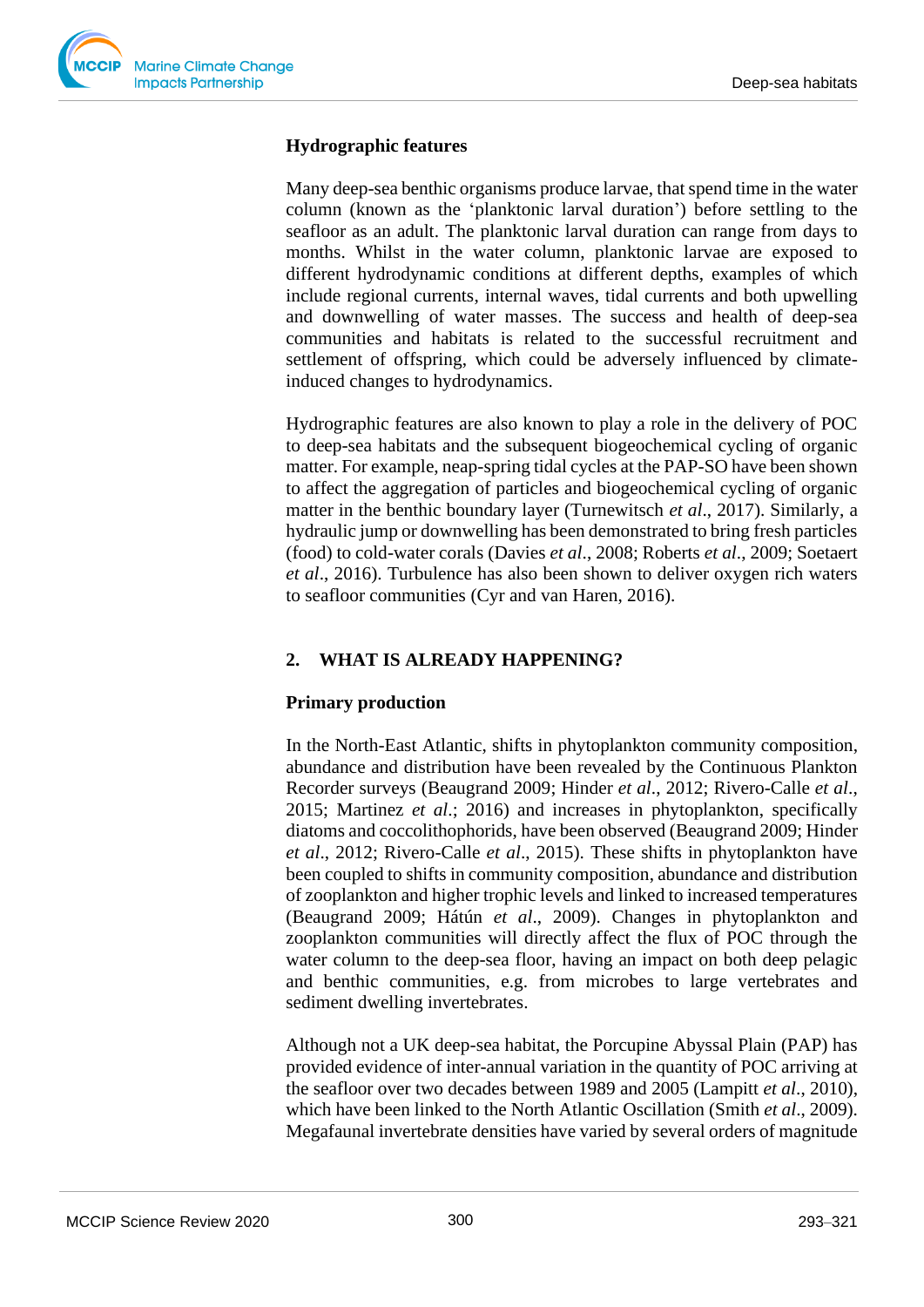over this time period and have been linked to the changes in POC flux (Billett *et al*., 2010). Inter-annual variation in faunal composition for polychaetes was also noted between 1991 and 1999, and was synchronous with changes in larger megafauna, specifically holothurians (Laguionie-Marchais *et al*., 2013). Changes in seafloor community structure are likely to have consequences for carbon cycling and organic matter remineralisation, for example, at the PAP during a period when megafaunal densities were high, the surface sediment was turned over in less than four months (Ginger *et al*., 2001).

The PAP time-series has provided important insights into how deep-sea communities vary over inter-annual time-scales but there is uncertainty as to whether or not this variability is a direct result of climate change or if it represents natural variability. Henson *et al*., (2016) concluded that in order to detect a climate change trend in primary production in the surface waters, 32 years of continual sampling is required. The PAP time–series study now reaching its 30th year, but there have been gaps in sampling during this period and so it is not continuous. Furthermore, there is currently no comparable dataset for the variety of deep-sea habitats that exist within the UK continental shelf. Although Station M in the Rockall Trough was sampled continually from 1973 to 1995, it has not been sampled continuously since, and work is still ongoing to analyse those samples.

#### **Temperature**

Within UK deep-sea habitats, bottom-water temperatures range from subzero,  $-0.7$ °C at 800 m in the Faroe Shetland Channel to  $\sim 4.5$ °C at 2300 m in the Rockall Trough (Bett, 2001; Holliday *et al*., 2015). In the mesopelagic zone at 200 m, temperatures are higher at 7–9°C (Bett, 2001; Holliday *et al*., 2015). Regular time–series sampling of surface waters in the Rockall Trough has been carried out since 1948 by Ocean Weather Ships, the Extended Ellett Line time–series records and more recently with real-time observations by ocean gliders (Sherwin *et al*., 2012). From these observations three specific periods have been noted: a warmer period from 1945 to 1972 with surface temperatures of ~9.6°C, followed by a cooler period with temperatures of ~9.1°C, and a warmer period since 1995 with temperatures of  $\sim10^{\circ}$ C (Sherwin *et al*., 2012). However, it is not possible to determine if this is attributable to climate warming or inter-decadal natural variability (Sherwin *et al*., 2012). Surface-water temperature changes in the Rockall basin are linked to movement and exchange of water masses in the North Atlantic (Sherwin *et al*., 2012). Early observations of temperatures at 400 m in the Rockall Trough were  $\sim 1^{\circ}$ C higher during the period 1948 to 1965 than between 1876 and 1915 (Smed, 1949; Ellett and Martin, 1973; Sherwin *et al*., 2012). Periodic shifts in temperature regime within the North-east Atlantic have been coupled with changes in phytoplankton and zooplankton communities (Beaugrand, 2009; Hátún *et al*., 2009), with potential implications for the POC flux.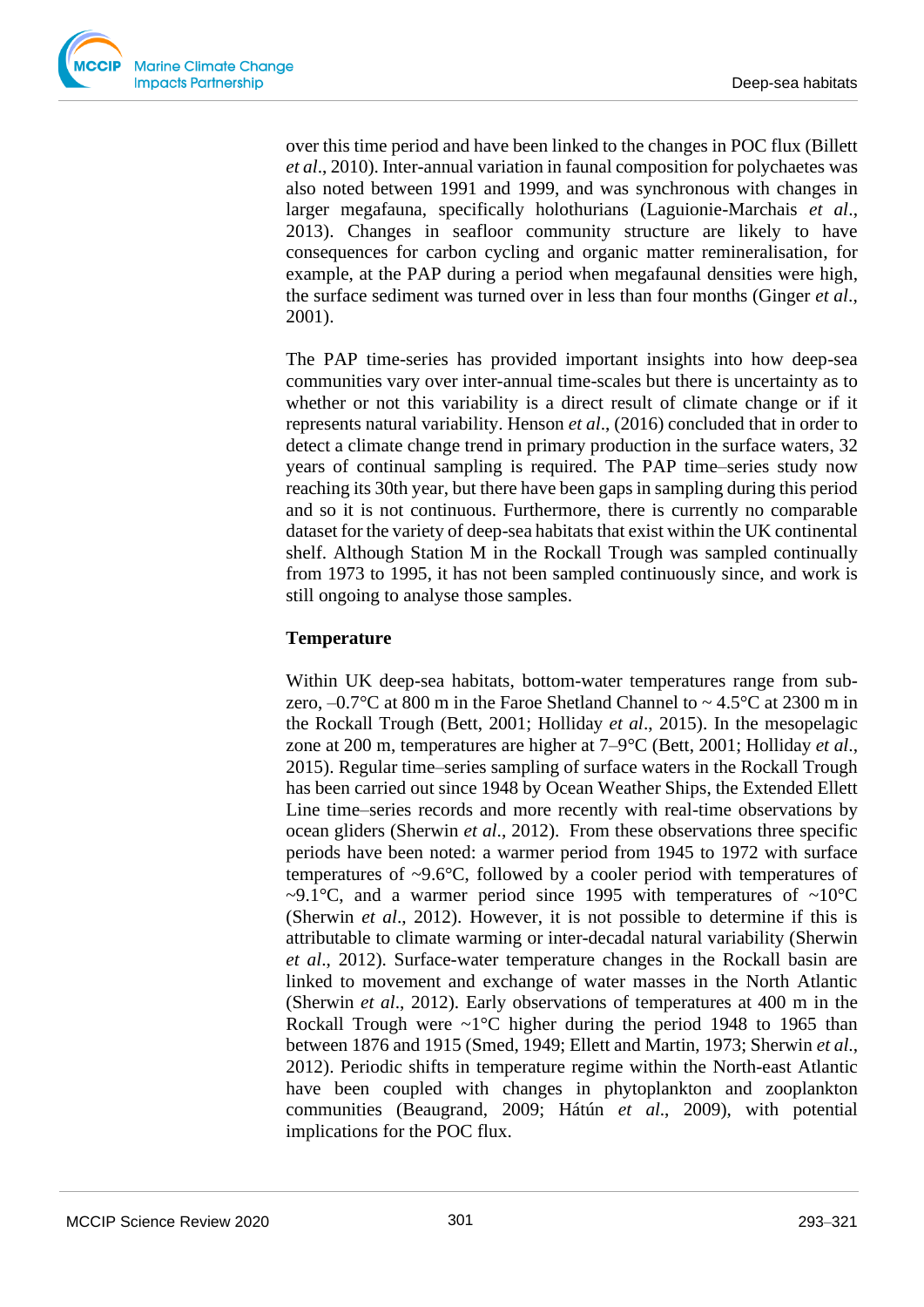

#### **Oxygen**

Currently the North-east Atlantic Ocean is well-oxygenated compared to other oceanic regions (Sweetman *et al*., 2017). Oxygen concentrations within the Rockall Trough are in the range of 6.2 mg/litre to 8.4 mg/litre (McGrath *et al*., 2012) and bottom-water oxygen concentrations in the Porcupine Seabight and Rockall Trough are in the region of 5.7 mg/litre to 7.1 mg/litre (Dullo *et al*., 2008; Henry *et al*., 2014; Cyr and van Haren, 2016). Furthermore, in the Whittard canyon, which intersects the Celtic Sea, dissolved oxygen was found to range from 4.8 mg/litre to 10.4 mg/litre over a period of 22 days (Hall *et al*., 2017). These concentrations are not considered to be hypoxic (i.e.  $\lt 2$  mg/litre). However, there is some evidence that low oxygen concentrations could be stressful for certain species of UK deep-sea cold-water coral. For example, *Desmophyllum pertusum*, one of the main reef-forming corals found within the UK deep-sea, is typically found in areas with ambient dissolved oxygen concentrations of 6.60 mg/litre to 10.56 mg/litre, but is not known to occur at concentrations below 3.38 mg/litre (Davies *et al*., 2008). This suggests that decreased oxygen concentrations at these levels could have negative effects on this species and associated habitat.

## **pH**

Observations and measurements from the Extended Ellett Line in the Rockall Trough have revealed accumulation of anthropogenic  $CO<sub>2</sub>$  throughout the water column, at a rate of  $2.8 \pm 0.4$  mg carbon per m<sup>3</sup> per year, double that of the global mean (Humphreys *et al*., 2016). This has potential negative consequences for the aragonite saturation zone in the area. By comparison, in the Irminger Sea the concentration of carbonate ions has decreased, which has led to shoaling of the aragonite saturation zone by 10–15 metres per year (Perez *et al*., 2018). In the North-East Atlantic, cold-water coral reefs are found at depths of 50–1000 m, above the aragonite saturation zone (located below 2000 m; Guinotte *et al*., 2006; Jiang *et al*., 2015). However, currently, one of the two most-suitable seafloor habitats globally for cold-water corals is located within the deeper aragonite saturation zone of the North-East Atlantic (Tittensor *et al*. 2010). Additionally, it has been found that transport of carbonate ions (required by reef building corals for their skeletons) to the North-East Atlantic deep ocean is now 44% lower than in pre-industrial times (Perez *et al*., 2018).

#### **Hydrographic features**

A number of studies have highlighted that energetic near bottom processes, such as internal tides and waves, hydraulic jumps/flows and enhanced mixing, are important mechanisms for the delivery of POC and oxygen to cold-water coral reefs, sponge grounds and communities found on seamounts (Davies *et*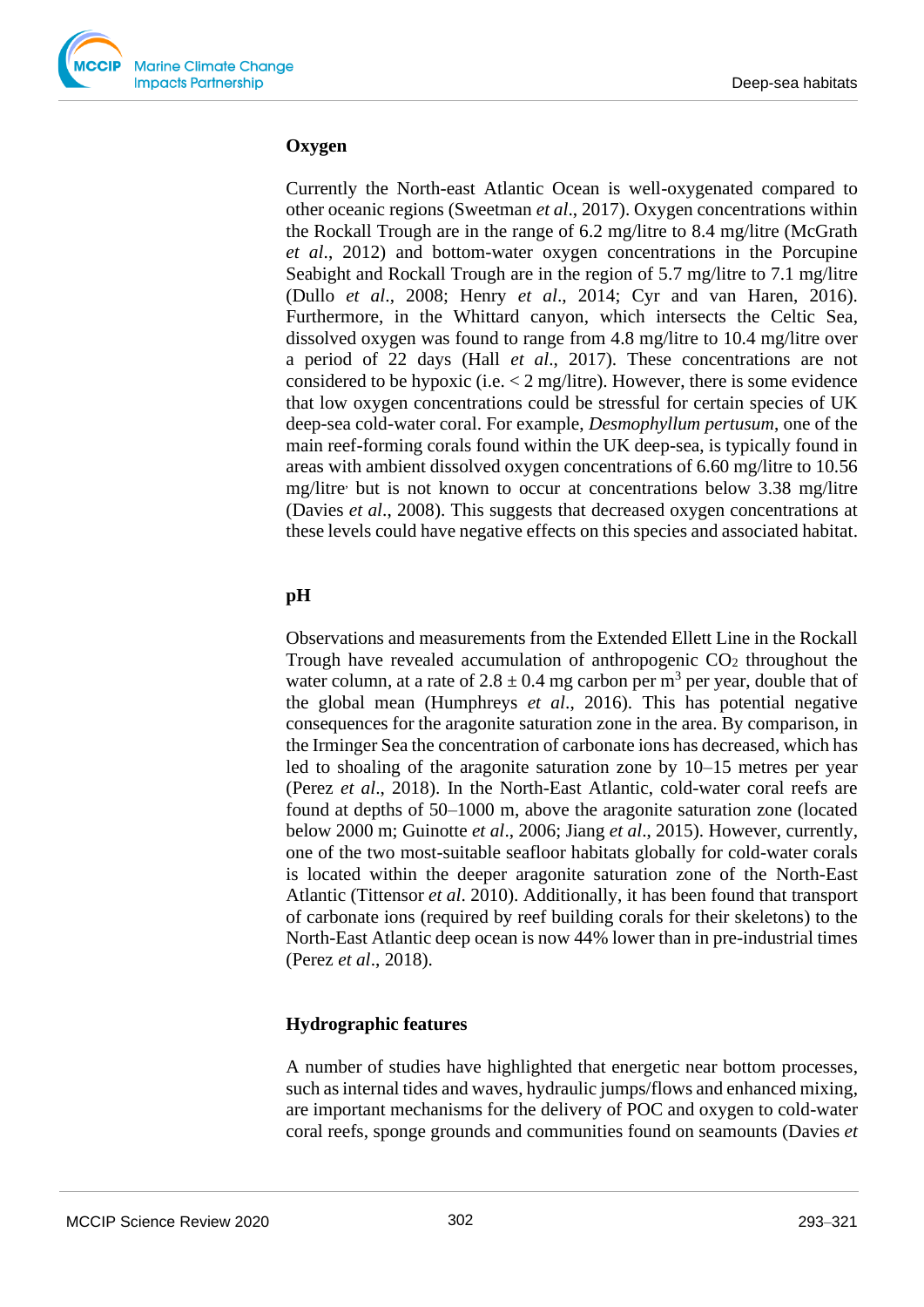

*al*., 2008; Duineveld *et al*., 2012; Henry *et al*., 2014; Mohn *et al*., 2014; Cyr and van Haren, 2016; Howell *et al*., 2016). Furthermore, internal wave reflection and sub-inertial waves are known to aid retention of suspended particulate organic matter at cold-water coral habitats (Hosegood and van Haren, 2004; White *et al*., 2005; Cyr and van Haren, 2016). In addition, tidally generated internal waves are thought to be important mechanisms in upwelling nutrients to the surface waters and subsequently driving brief pulses of primary productivity above seamounts, which are later exported to depth (Turnewitsch *et al*., 2016; Gove *et al*., 2019).

Anthropogenic change is altering the mean state of the North Atlantic Oscillation (NAO; IPCC, 2014). The NAO is correlated with both current strength and circulation in the North Atlantic Ocean (Inall *et al*., 2009; Chafik, 2012; Woolings *et al*., 2014). Particle tracking models have shown that dispersal pathways of *Desmophyllum pertusum* larvae were consistent with circulation pathways within the North-East Atlantic and were strongly correlated with the dominant pattern of variability in the NAO (Fox *et al*., 2016). When the NAO was in positive phase, connectivity of *D*. *pertusum* was increased within the UK MPA network (Figure 1). However, when the NAO was in negative phase, clusters of the MPA network were isolated and larvae were dispersed into the High Seas (Fox *et al*., 2016). It is therefore likely that changes in the mean state of the NAO linked to anthropogenic climate change will have implications for dispersal of deep-sea species within UK waters.

The Atlantic Meridional Overturning Circulation (AMOC) is one of the global ocean's major circulation systems, and redistributes heat, nutrients and oxygen between different regions of the ocean. During the last 150 years, the AMOC has weakened and slowed (Caesar *et al*., 2018; Thornalley *et al*., 2018). The weakening of the AMOC could also have negative implications for delivery of oxygen and larval dispersal within UK deep-sea habitats.

## **3. WHAT COULD HAPPEN IN THE FUTURE?**

## **Primary production**

Globally, open-ocean primary production will decrease by 2100 (IPCC, 2014). A high greenhouse gas emission scenario (RCP 8.5) could lead to a reduction in primary production of between 6.3% to 8.1% by 2090 (Bopp *et al*., 2013; Yool *et al*., 2013; 2017). Reduced primary productivity would lead to an associated decline in export production, predicted to be in the order of 7% to 16% (Bopp *et al*., 2013; Yool *et al*., 2017). Declining export production in turn, could result in a reduction of POC at the seafloor, predicted to be around 4% by 2090 under RCP 8.5 (Yool *et al*., 2017). However, larger declines in export production and seafloor POC have also been predicted. For example, Yool *et al*. (2013) predicted a larger decline in export production (at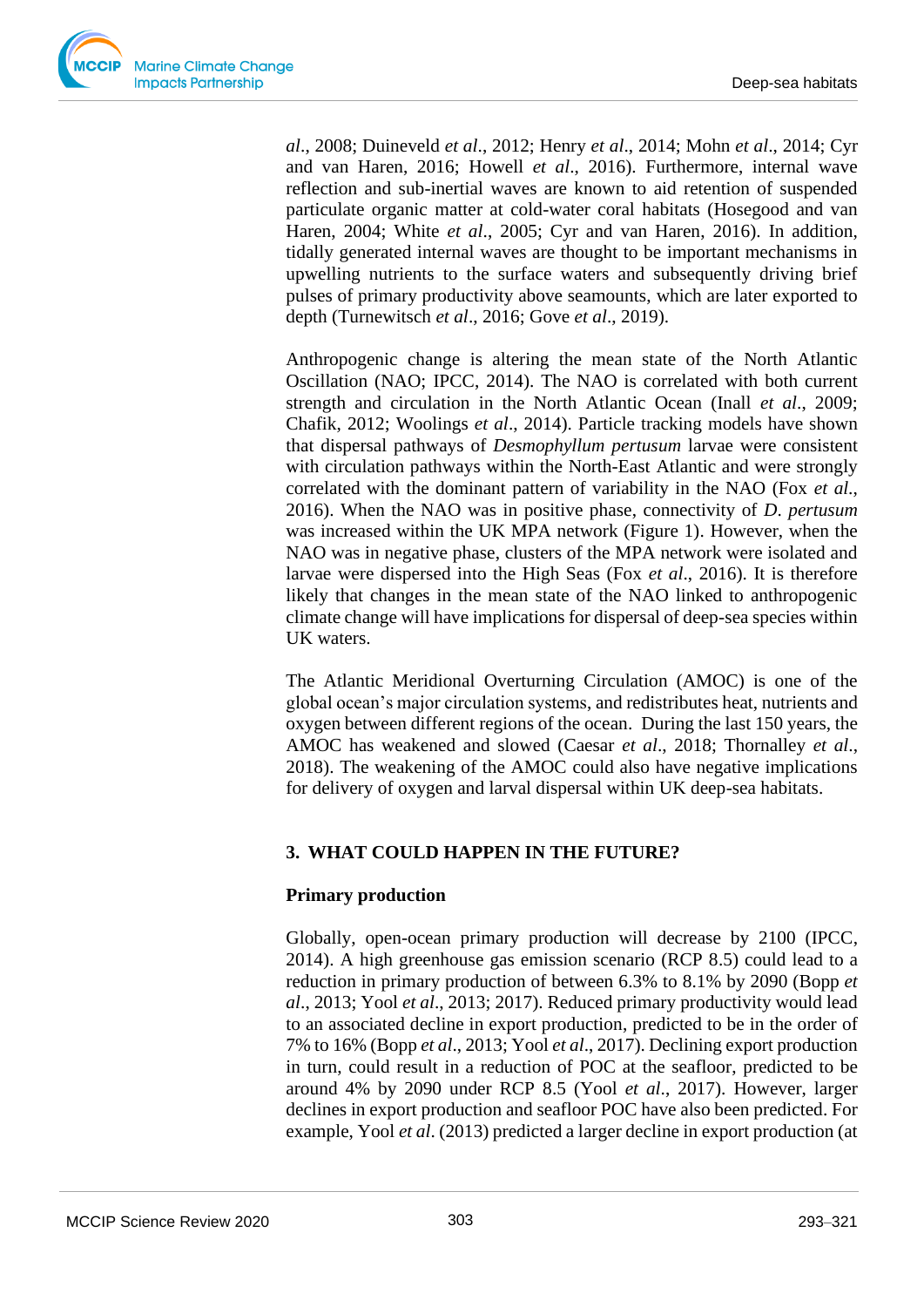1000 m) of up to 40.7% and attributed this to the associated effects of ocean acidification. Sweetman *et al*. (2017) predicted declines in seafloor POC flux from present day to 2100 of between 1.3% to 27% for abyssal habitats, and a change of +4.8% to –36.3% for bathyal seafloor habitats in the Atlantic, whilst Jones *et al*., (2014) predicted a global reduction of 11.4% in seafloor POC by 2100 (Table 2).

Although predictions of the strength of decline in POC flux both through the water column and at the seafloor vary, the consensus is that POC flux to deepsea habitats will decline under future climate-change scenarios. Ultimately this will result in a reduction of food and chemical energy supply for deepsea habitats both in the water column and at the seafloor.

Recent developments in benthic modelling have also enabled scientists to predict outcomes of future climate change on deep-sea communities at global and regional levels (Kelly-Gerreyn *et al*., 2014; Jones *et al*., 2014; Yool *et al*., 2017). Using empirical analysis, coupled with the ocean biogeochemistry model NEMO-MEDUSA, Jones *et al*. (2014) predicted a global decline in seafloor biomass of up to 5.2% by 2090 (Table 2). This predicted decline in biomass was accompanied by a shift in seafloor community structure, with the largest predicted decrease in macrofaunal  $(250-520 \mu m)$  biomass, followed by megafauna (>10 mm, Jones *et al*., 2014). Predictions from the BORIS model (a size-resolved benthic biomass model coupled to NEMO-MEDUSA, Yool *et al*., 2017), were in close alignment with the output produced from the empirical analysis of Jones *et al*. (2014).

Under an RCP 8.5 emissions scenario, Yool *et al*. (2017) also predicted declines in global seafloor biomass between 1990 and 2090 of 0.8% at 200 m, 7.3% at 500 m, 17.8% at 1000 m, 28.9% at 2000 m and 32.0% at 5000 m. In the North-East Atlantic, specifically the Porcupine Abyssal Plain region, a 19.5% decline in benthic biomass is predicted to occur under an RCP 4.5 emissions scenario, decreasing further by 38.5% under the RCP 8.5 emissions scenario by 2090 (Jones *et al*., 2014). Furthermore, areas with cold-water corals and seamounts, and areas that are heavily fished, are projected to have substantial declines in food availability (POC flux) and seafloor biomass by 2100 (Jones *et al*., 2014; Table 2). These global and regional (PAP) predictions with emphasis on specific habitats e.g. cold-water corals, canyons and seamounts, demonstrate that UK deep-sea habitats could be adversely affected by the impact of climate change in terms of primary production, by 2100.

Declines in global seafloor biomass are also predicted for the near future i.e. 2020 and 2050 (Table 3). Under emissions scenarios RCP 4.5 and 8.5, global declines in seafloor biomass are projected to be <1% by the year 2020, declining by 3% by 2050, and 5.9% by the year 2080.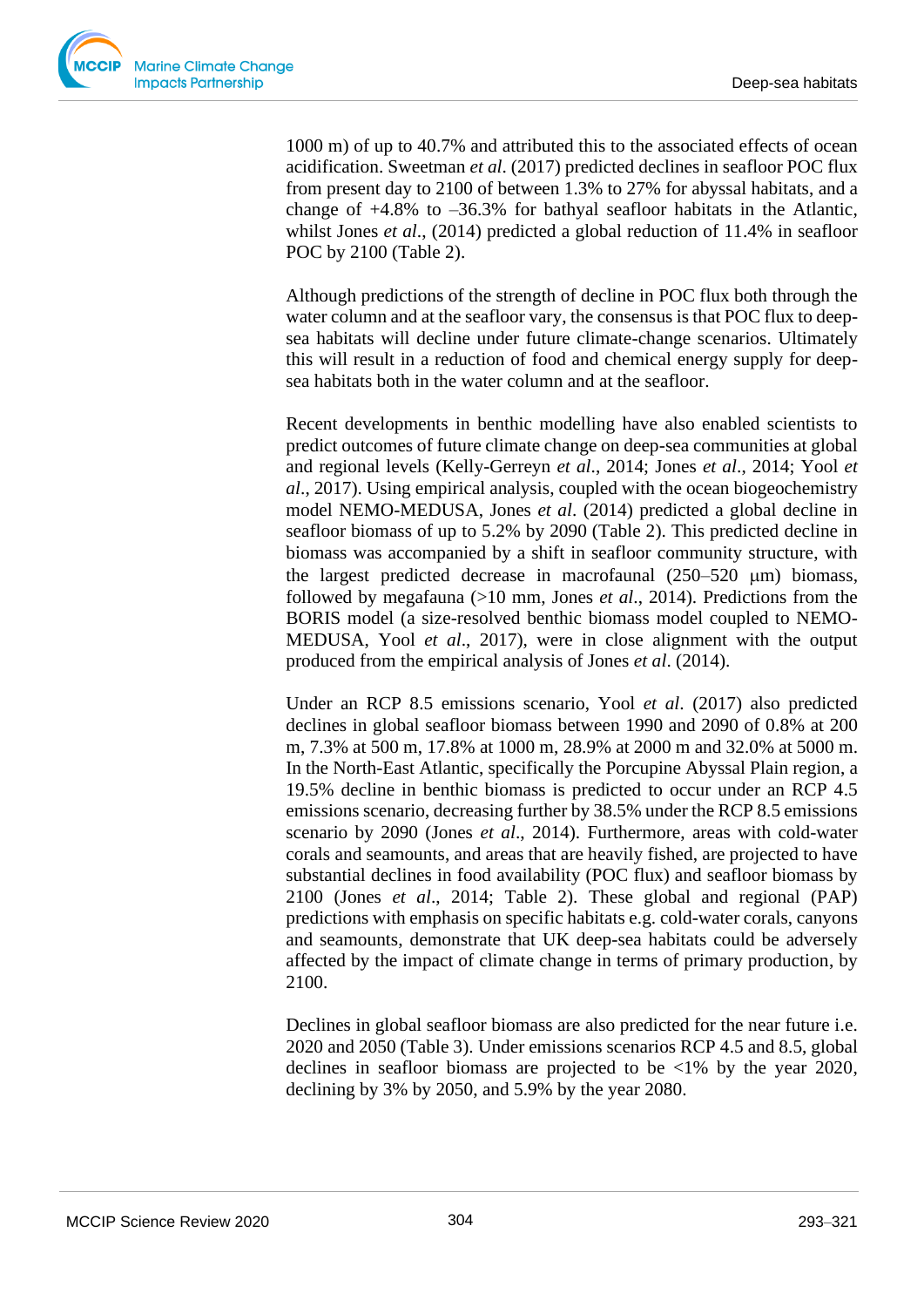

|                       | <b>POC</b> flux to seafloor |                | <b>Seafloor biomass</b> |                |  |
|-----------------------|-----------------------------|----------------|-------------------------|----------------|--|
|                       | <b>RCP 4.5</b>              | <b>RCP 8.5</b> | <b>RCP 4.5</b>          | <b>RCP 8.5</b> |  |
| Global                | $-4.44$                     | $-11.4$        | $-2.08$                 | $-5.21$        |  |
| Atlantic              | $-6.86$                     | $-15.4$        | $-3.07$                 | $-7.23$        |  |
| Bathyal               | $-4.42$                     | $-10.9$        | $-2.26$                 | $-5.75$        |  |
| Abyssal               | $-4.83$                     | $-11.9$        | $-2.05$                 | $-5.13$        |  |
| Areas with seamounts  | $-5.44$                     | $-13.8$        | $-2.40$                 | $-6.06$        |  |
| Areas with cold-water | $-10.7$                     | $-20.9$        | $-3.78$                 | $-8.64$        |  |
| corals                |                             |                |                         |                |  |
| Areas with canyons    | $-4.85$                     | $-11.2$        | $-2.34$                 | $-5.64$        |  |
| Areas with fishing    | $-6.11$                     | $-14.5$        | $-2.73$                 | $-6.44$        |  |

*Table 2: Percentage changes in POC flux and seafloor biomass between 2006–2015 and 2091–2100 under scenario RCP 4.5 and RCP 8.5. (Data from Jones* et al*., 2014.)*

|                                                                              |  |  |  | Table 3: Percentage change in seafloor biomass between 2006–2015 and 2091–2100 under |
|------------------------------------------------------------------------------|--|--|--|--------------------------------------------------------------------------------------|
| RCP 4.5 and RCP 8.5 for 2020, 2050 and 2080. (Data from Jones et al., 2014.) |  |  |  |                                                                                      |

| Year | <b>RCP 4.5</b> | <b>RCP 8.5</b> |
|------|----------------|----------------|
| 2020 | $-0.77$        | $-0.99$        |
| 2050 | $-2.34$        | $-3.22$        |
| 2080 | $-3.46$        | $-5.85$        |

#### **Temperature**

The ocean has absorbed > 90% of excess heat in the climate system between 1971 and 2010 (IPCC, 2014). Approximately 30% of this ocean warming has occurred below 700 m and 19% below 2000 m (Balmaseda *et al*., 2013; Talley *et al*., 2015). Modelled changes in seafloor temperatures in the Atlantic are predicted to be within the range of  $-0.4$ °C to  $+1$ °C for abyssal regions  $(>3000 \text{ m})$  and  $-0.3^{\circ}$ C to  $+4.4^{\circ}$ C for bathyal regions (200 m to 3000 m, Sweetman *et al*., 2017). The lack of continuous time–series observations for basic physical parameters such as temperature within the UK deep sea, and the lack of knowledge of the thermal tolerance of many deep-sea organisms (Yasuhara and Danovaro, 2016) hampers future predictions of the effect of temperature on deep-sea communities. However, experimental laboratory work and the geological record has provided some insight into the response of deep-sea habitats to temperature. The main focus of this work to date has been on cold-water corals, i.e. *D*. *pertusum*, which is of specific relevance for UK deep-sea habitats. The optimal temperature range of *D*. *pertusum* is 4– 12°C (Rogers, 1999), however, there is conflicting evidence for the effect of elevated temperatures. Mortality has been observed in *D*. *pertusum* from the Gulf of Mexico at ambient temperature +2°C (Lunden *et al*., 2014), whilst, increased growth rates were observed in *D*. *pertusum* from Norwegian reefs at ambient temperature +4°C (Büscher *et al*., 2017). At the Mingulay reef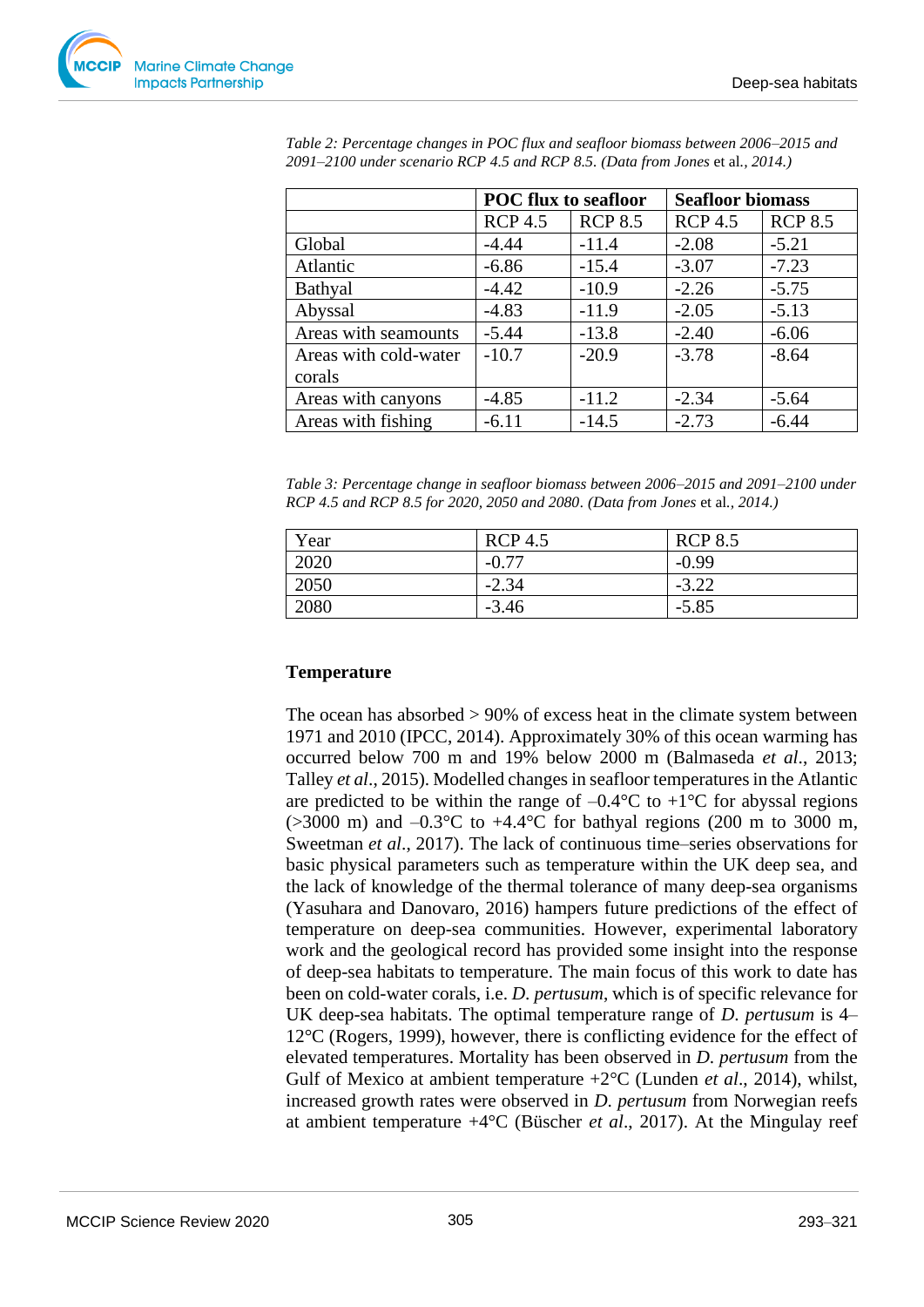

complex POLCOMS-ERSEM models predict that summer water temperatures will increase from  $9.6^{\circ}$ C to  $17.25^{\circ}$ C at the surface (0–20 m), and from 9.3°C to 14°C at 100–120 m water depth, by 2080 (Findlay *et al*., 2013), which is at the upper limit of the thermal tolerance of *D*. *pertusum* (Brooke and Young, 2009).

The geological record has shown that cold-water coral reef-mound development varied during glacial-interglacial cycles, with warming bottomwaters limiting coral growth in the Gulf of Mexico (Roberts and Kohl, 2018). Geological studies of cold-water corals within the North-East Atlantic (Rockall and Porcupine Seabight) demonstrate that multiple factors are important for cold-water coral mound growth during glacial and interglacial time periods including: temperature, water mass structure and food supply (Raddatz *et al*., 2014; Bonneau *et al*., 2018).

Changing ocean temperature will also have a direct influence on larval survival, dispersal, population connectivity, community structure and regional to global scale patterns of biodiversity (O'Connor *et al*., 2007; Ashford *et al*., 2018). Many deep-sea species produce larvae with a planktonic life stage and temperature is known to be an important determinant of planktonic larval duration and development (O'Connor *et al*., 2007; Ouellet and Sainte-Marie, 2018). The rate of early development of *D*. *pertusum* is temperature dependent, and in a study by Strömberg and Larrson (2017) on the larval behaviour of *D*. *pertusum* under different environmental conditions, development time was found to be 50% quicker at 11–12°C compared to 7–8°C. Rising ocean temperatures will also have implications for cold-water coral dispersal as planktonic larval development times decreases.

Temperature is also an important determining factor for export flux. The quantity of particulate organic carbon reaching the deep seafloor is dependent on the rate of remineralisation by zooplankton and microbes which degrade the sinking POC in the water column, and this remineralisation rate is dependent on temperature (Iverson and Ploug, (2013). Furthermore, model predictions for declining POC export by 2100 were found to be two-fold greater when temperature-driven metabolic changes to microbial respiration were taken into account, than for model predictions that did not take these effects into account (Cavan *et al*., 2019).

## **Oxygen**

Declining oxygen in warming oceans poses a serious threat to deep-sea habitats. A detailed discussion of the effects of declining oxygen on marine organisms can be found in Mahaffey *et al*., (2020). Dissolved oxygen in the Atlantic is predicted to either: (a) remain the same, (b) increase at bathyal depths by 0.03 mg/litre or (c) decline by 0.04 mg/litre at both abyssal and bathyal depths by 2100 (Sweetman *et al*., 2017). A decline in dissolved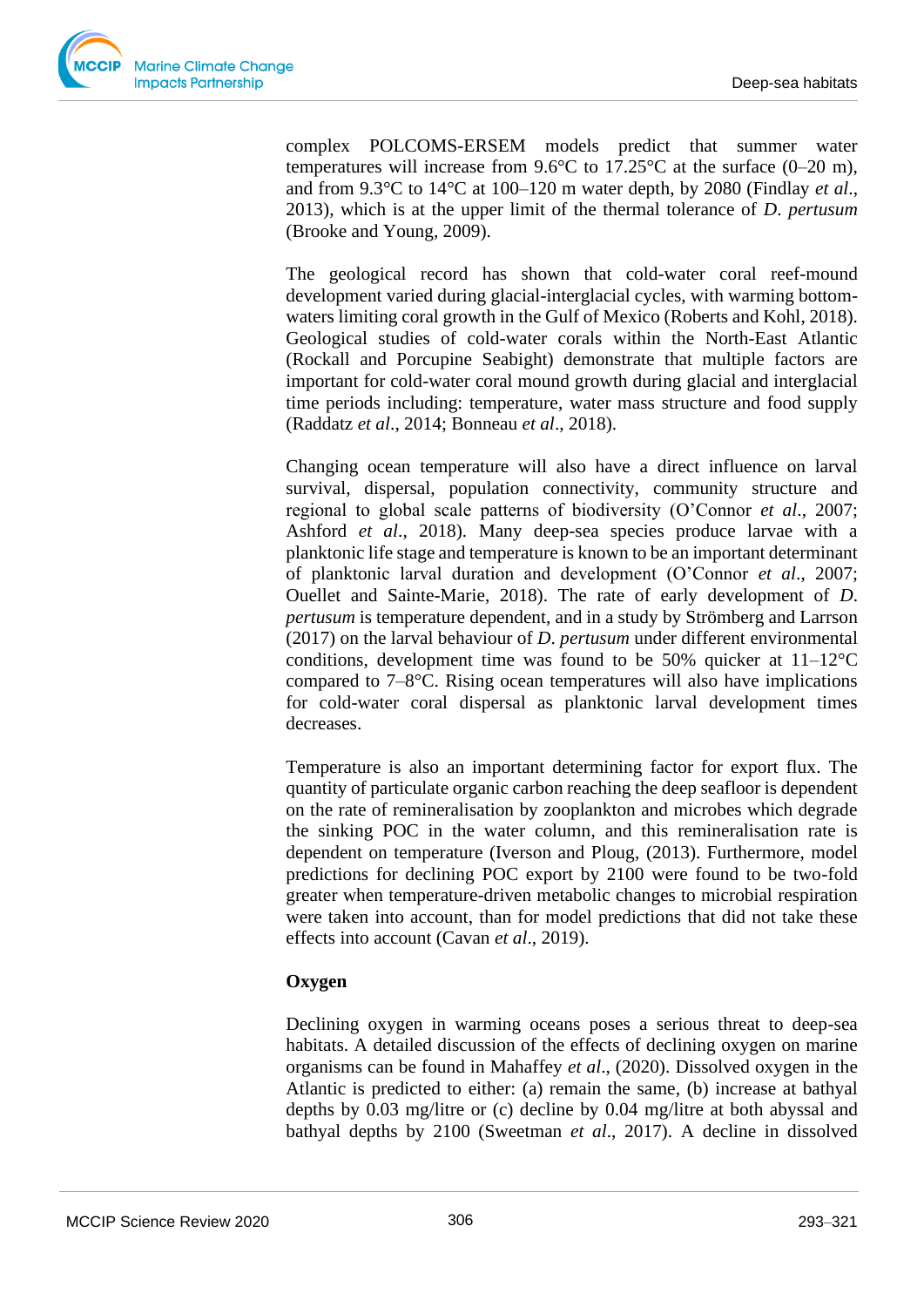

oxygen of 0.04 mg/litre in the Rockall Trough region would result in oxygen concentrations of 4.76 mg/litre to 5.66 mg/litre at the seafloor, compared with current concentrations of 6.2 mg/litre to 8.4 mg/litre (McGrath *et al*., 2012).

Not many studies have determined oxygen thresholds for North-east Atlantic deep-sea species. Laboratory studies have shown that *D*. *pertusum* is not able to maintain normal aerobic function below 4.65 mg/litre (Dodds *et al*., 2007) and complete mortality was observed in laboratory experiments with *D*. *pertusum* from the Gulf of Mexico at dissolved oxygen concentrations of 2.24 mg/litre (Lunden *et al*., 2014). However, the predicted decline in dissolved oxygen for the Atlantic by 2100 is still within the previously observed lower dissolved oxygen threshold of 3.38 mg/litre to 4.65 mg/litre for this species (Dodds *et al*., 2007; Davies *et al*., 2008; Lunden *et al*., 2014). The effects of declining oxygen will depend on an organism's sensitivity and tolerance and can be compounded by its thermal tolerances (Pörtner and Knust, 2007). Small decreases in oxygen below an organisms' threshold can be physiologically challenging, for example in demersal fish (Gallo and Levin, 2016).

Periods of cold-water coral presence have alternated over geological history in the Mediterranean Sea (Fink *et al*., 2012; Stalder *et al*., 2018). Mediterranean cold-water corals underwent temporary extinction events over several periods, when dissolved oxygen concentrations, reconstructed from the geological record, fell below 2.85 mg/litre (Fink *et al*., 2012; Stalder *et al*., 2018). Declining oxygen concentrations in UK deep-sea habitats are likely to have consequences for many organisms, particularly since many species are not adapted to low oxygen environments. A weakened AMOC is likely to impact dissolved oxygen concentrations further.

## **pH**

Models predict that by 2100 the pH at the seafloor in the Atlantic will decrease by a maximum of 0.13 units at abyssal depths, and 0.37 units at bathyal depths (Sweetman *et al*., 2017). Predictions for seven fully coupled earth system models show that deep-sea habitats below 500 m in the North Atlantic region will experience a reduction in pH of 0.20 units by 2100, and more than 17% of the North Atlantic will likely be affected (Gehlen *et al*., 2014). Palaeo-evidence suggests that the critical threshold for fauna experiencing a reduction in pH is a decrease of 0.10 to 0.20 units (Gehlen *et al*., 2014), which indicates that effects on deep-sea fauna could be severe. Within their projections  $\sim$  23% of deep-sea canyons and  $\sim$ 8% of seamounts are expected to experience a reduction of 0.20 pH units, whilst  $\sim$ 15% of canyons and ~3% of seamounts are expected to experience a reduction of 0.30 pH units (Gehlen *et al*., 2014).

Perez *et al.* (2018) also predict that a doubling of atmospheric anthropogenic CO<sup>2</sup> over the next three decades will reduce the transport of carbonate ions to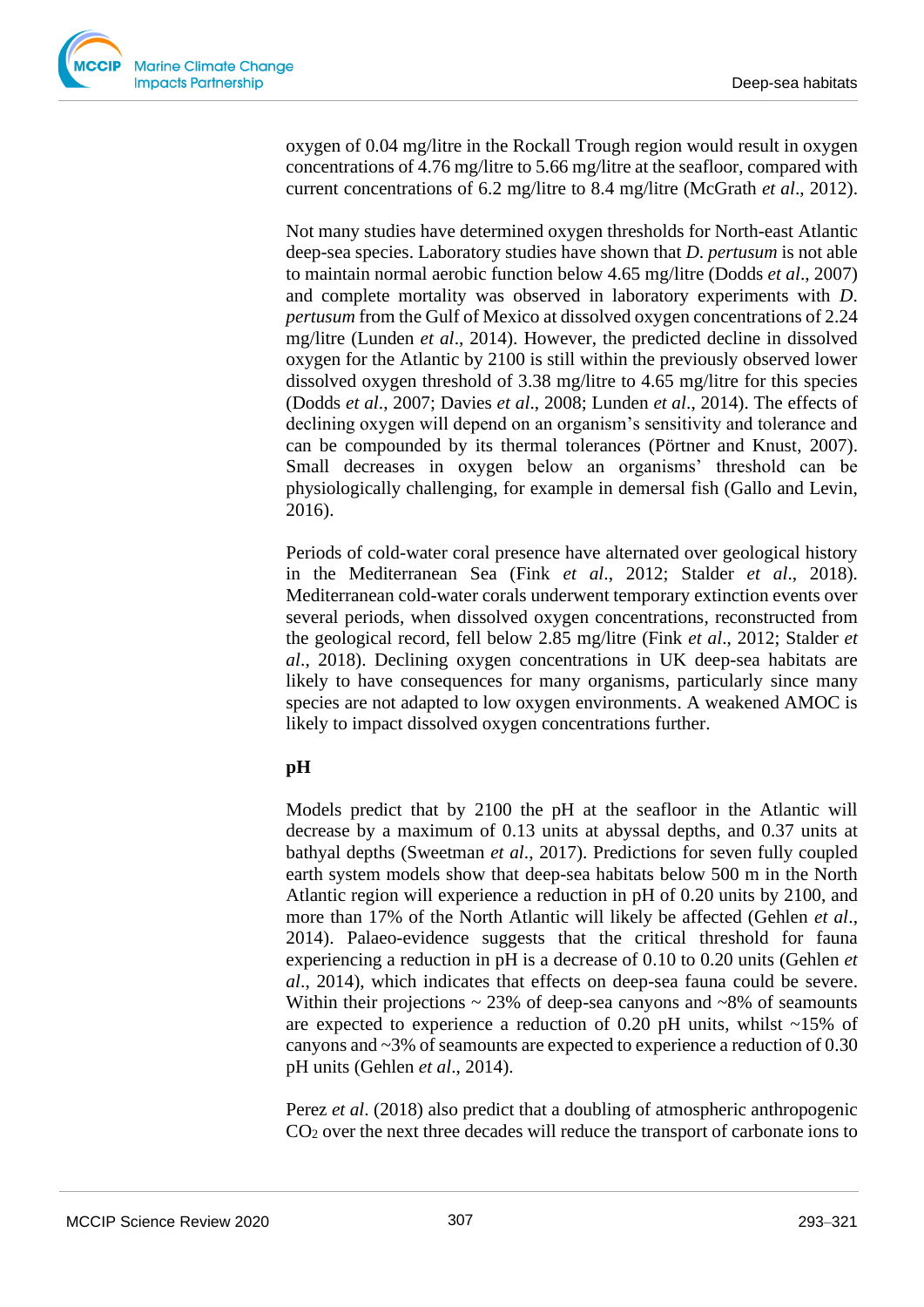

the deep subpolar north Atlantic by 64 to 79%. The reduction in the concentration of carbonate ions will cause the aragonite saturation horizon to shoal by 1000 m to 1700 m by 2060 (Perez *et al*., 2018).

Concomitantly, the AMOC could transfer acidified water southwards, endangering UK cold-water corals and other deep-sea habitats. It has been estimated that ~85% of the North-east Atlantic cold-water corals are likely to be exposed to corrosive waters by 2050 to 2060 (Jackson *et al*., 2014; Perez *et al*., 2018). Habitat suitability models predict a substantial decrease in seafloor habitat suitability for cold-water corals in the northern North Atlantic  $(\sim 30^{\circ}$  to 60° N) as a result of predicted changes in ocean carbonate chemistry (IS92a, business as usual by 2099, Tittensor *et al*., 2010).

Results from the Proudman Oceanographic Laboratory Coastal Ocean Modelling System (POLCOMS), coupled with the European Regional Seas Ecosystem Model (ERSEM), predicts that by 2080 summertime pH will decrease by 0.20 units in both surface and bottom waters at the Mingulay reef complex (Findlay *et al*., 2013). Therefore, UK deep-sea habitats are likely to be at risk from the effects of ocean acidification, as reductions in pH are below the critical threshold established by Gehlen *et al*. (2014). However, habitat suitability modelling also predicts that seamounts could act as refugia for certain species of cold-water corals in the North-East Atlantic (Tittensor *et al*., 2010). In geological time there have been several periods of high atmospheric  $CO<sub>2</sub>$ , which have led to extinctions of corals and other deep-sea fauna and it has been postulated that seamounts acted as temporal refugia for both cold-water corals and other deep-sea fauna during these periods (Vernon *et al*., 2008; Tittensor *et al*., 2010).

Numerous laboratory experiments have investigated the response of coldwater corals to ocean acidification (e.g. Maier *et al*., 2009; Hennige *et al*., 2014; Lunden *et al*., 2014). These studies have demonstrated that cold-water corals, e.g. *D*. *pertusum,* are generally flexible in their response to multiple stressors such as warming and ocean acidification, and can maintain positive growth rates (Lunden *et al*., 2014). However, when cold-water corals are exposed to conditions of aragonite undersaturation, calcification of the skeletons is close to zero and significant changes in skeletal biomineralisation have been observed (Hennige *et al*., 2015; Büscher *et al*., 2017). Higher energetic demands will probably be required in order to sustain calcification of cold-water coral skeletons (Büscher *et al*., 2017). Thus, ocean acidification at the seafloor is likely to lead to degradation of UK cold-water coral habitats.

Ocean acidification is also likely to impact other taxa.

Experiments conducted at 650 m at the seafloor revealed increased foraging times for the deep-sea echinoid *Strongylocentrotus fragilis*, being 4.7 times longer under high  $CO<sub>2</sub>$  conditions (0.46 pH units lower) compared to ambient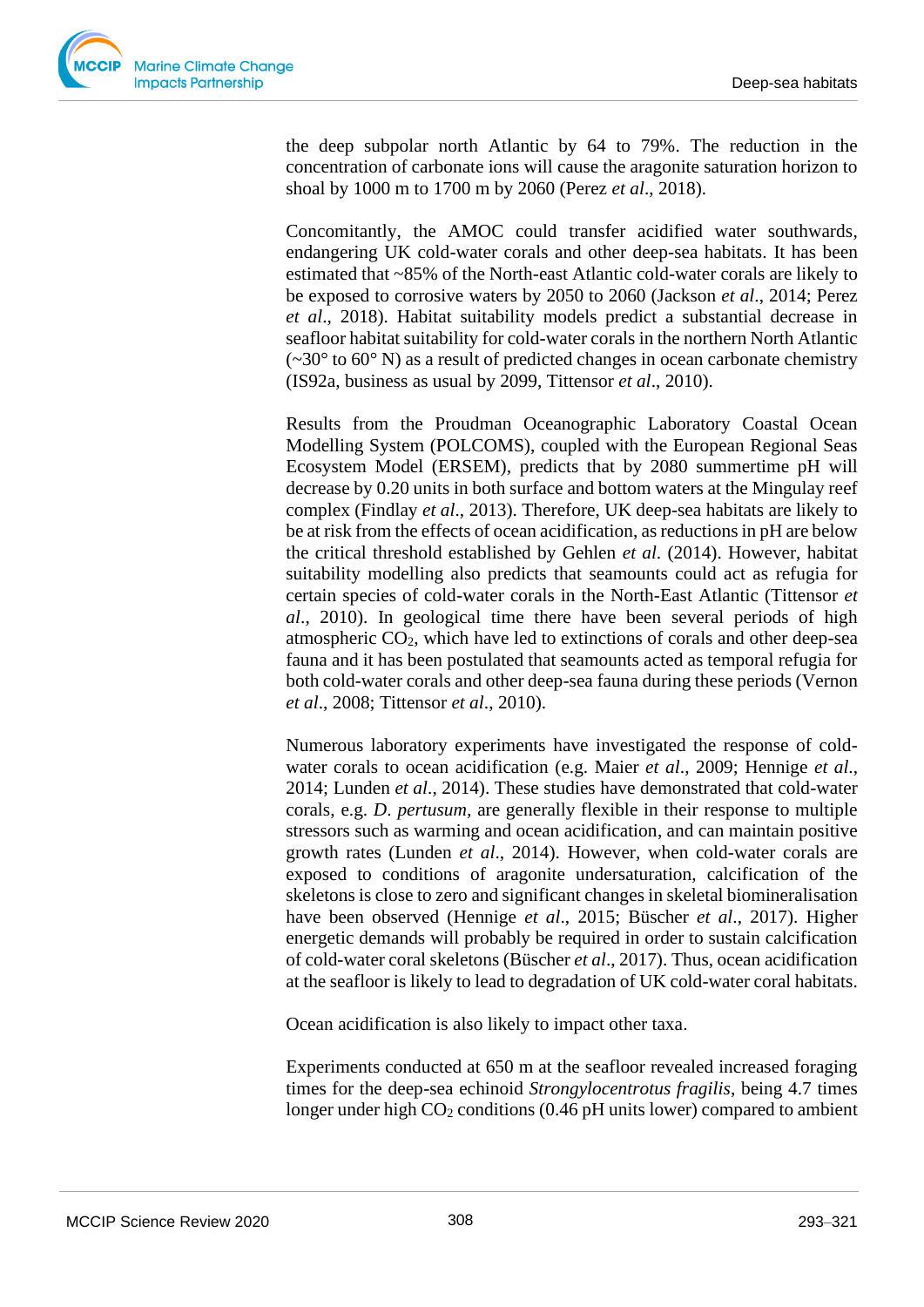conditions (Barry *et al*., 2014). Thus, ocean acidification can also lead to changes in behaviour, foraging and fitness of taxa.

Oceanic uptake of anthropogenic  $CO<sub>2</sub>$  has also altered calcium carbonate concentrations at the seafloor. Observations coupled with a rate model have demonstrated that significant dissolution of sedimentary CaCO<sub>3</sub> has occurred in the western North Atlantic compared to pre-industrial times as a result of anthropogenic CO<sup>2</sup> (Sulpis *et al*., 2018). Although the North-East Atlantic is currently not experiencing high dissolution of sedimentary CaCO<sub>3</sub> (Sulpis *et al*., 2018), the acidification of water masses within the Atlantic meridional overturning circulation (Perez *et al*., 2018) could lead to increased dissolution of sedimentary CaCO<sup>3</sup> within the North-East Atlantic.

## **Hydrographic features**

Reliable predictions of how hydrographic features, such as downwelling, internal tides and internal waves could change in the future are lacking. In nearshore coastal locations, hydrographic features could be affected via stratification. At the Mingulay reef complex, tidal downwelling could be maintained or intensified by 2080 if stratification increases (Lowe *et al*., 2009; Findlay *et al*., 2013). Both nearshore- and open-ocean stratification could intensify as the ocean warms (Capotondi *et al*., 2012). In addition, the interaction of ocean tides with seabed topography leads to internal waves and turbulent mixing, which can also determine the intensity and extent of stratification in the ocean (Jayne *et al*., 2004) and in turn feedback to primary production.

#### **Cumulative effects of multiple stressors**

Many of the climate induced changes discussed here are inextricably linked. Laboratory studies have demonstrated that multiple concurrent stressors, e.g. pH, temperature, dissolved oxygen and food availability could be detrimental to a species' survival (Lunden *et al*., 2014; Hennige *et al*., 2015; Büscher *et al*., 2017). For example, although increased food availability was shown to reduce the impact of ocean acidification on the fitness of *D*. *pertusum* (Büscher *et al*., 2017), under an RCP 8.5 emissions scenario, food availability (quality and quantity) is predicted to decline alongside increases in seawater pH, shoaling of the aragonite saturation horizon, lower oxygen concentrations and higher temperatures. This could thus prove fatal for some UK deep-sea habitats.

Other concurrent stressors for UK deep-sea habitats include impacts from anthropogenic activities, for example: oil and gas extraction, deep-water fisheries, and plastic and microplastic pollution. Oil and gas exploration and extraction can lead to indirect pressures (e.g. noise and light), direct physical pressures (e.g. smothering from drill cuttings and abrasion from drilling rig mooring-anchors) and chemical contamination (e.g. from drill cuttings and produced water, Cordes *et al*., 2016). Visible impacts on habitats (with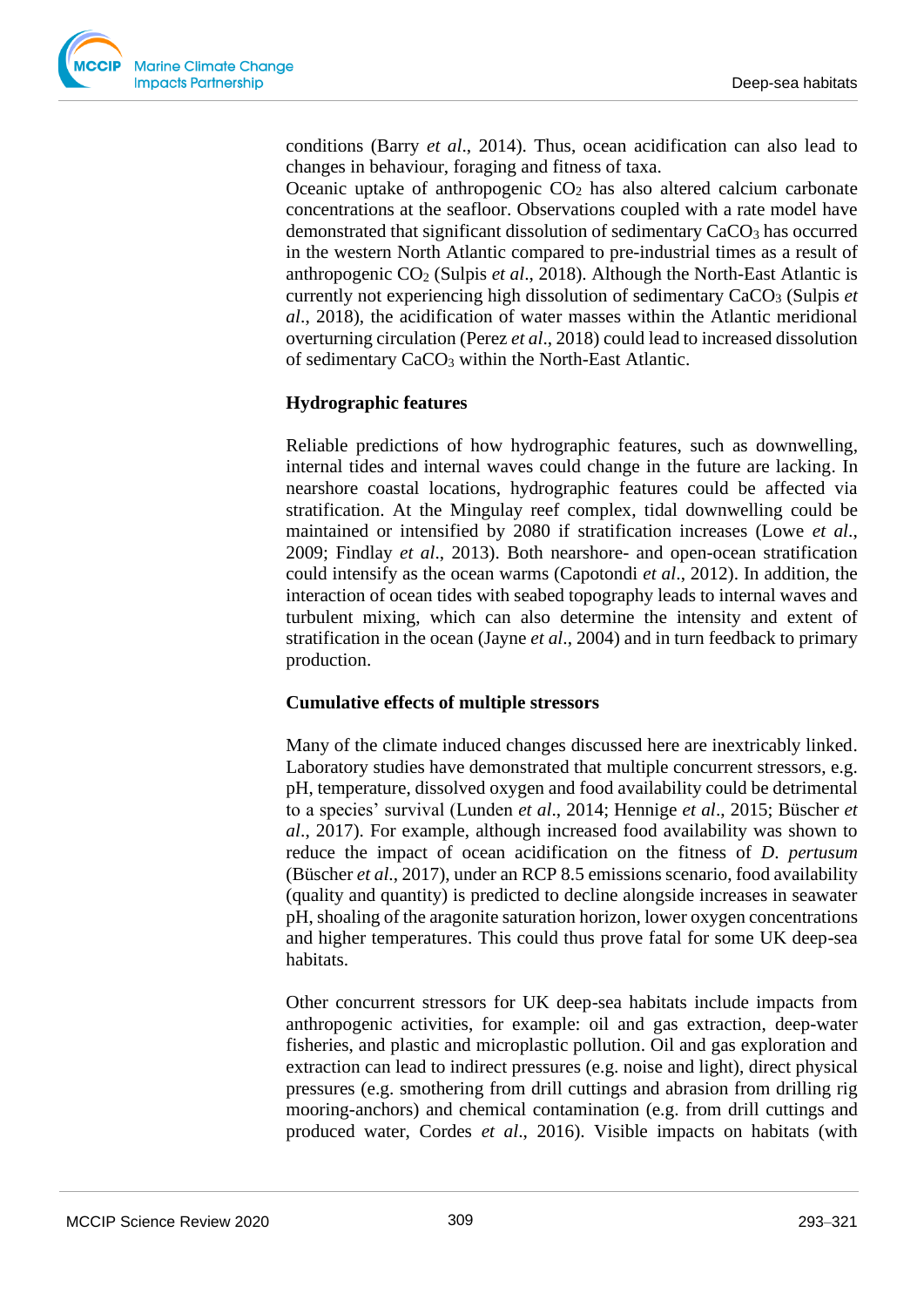

associated reductions in megafaunal density and diversity) have been observed at a distance of 100–200 m away from well-heads in the North-East Atlantic (Gates and Jones, 2012) and ecological effects on sensitive species have been detected at ~ 1–2 km from the discharge source (Paine *et al*., 2014). However, oil and gas projects within Marine Protected Areas are subject to the Environmental Impact Assessment process, which includes identification of potential impacts and mitigation measures. Furthermore, resulting environmental management strategies to avoid or minimise impact may become conditions of operation (Cordes *et al*., 2016).

Deep-water fisheries for roundnose grenadier, blue ling, anglerfish (monkfish) and Greenland halibut occur in UK waters to the west of Scotland in the Rockall Trough, and in the Faroe-Shetland Channel (Priede, 2018). Bentho-pelagic fishes from the UK and Irish continental slope, including the roundnose grenadier, perform an important short-term ecosystem function by storing carbon within their biomass over their lifetime, estimated to be 1 million tonnes of CO<sup>2</sup> every year (Trueman *et al*., 2014). Deep-water fisheries within the UK deep sea are subject to commercial exploitation pressures (Victorero *et al*., 2018), which will affect the amount of carbon captured and stored by these fish. Additionally, deep-water habitats, primarily sessile, fragile communities, such as cold-water coral reefs, may also be impacted by commercial deep-water fishing through pressures such as seabed abrasion and siltation, particularly from deep-water trawling (Clark *et al*., 2016) and to a lesser extent, long-lining (Fosså *et al*., 2002; Sampio *et al*., 2012). The introduction of the EU deep-sea access regulation (EU) 2016/2336 has put in place a ban on bottom trawling in areas deeper than 800 m, which will reduce impact on habitats occurring at these depths. Furthermore, fishing with bottom gears below 400 m depth will be prohibited in areas where Vulnerable Marine Ecosystems occur or are likely to occur, based on best available evidence (Food and Agriculture Organisation of the United Nations, 2009, http://www.fao.org/3/a-i5952e.pdf).

There is convincing evidence of ingestion of microplastics by benthic invertebrates during the last four decades at Station M in the Rockall Trough (Courtene-Jones *et al*., 2019). Microplastics are known to affect feeding, growth, and reproduction of fish and invertebrates (Foley *et al*., 2018). Similarly, deep-sea fish from the Rockall Trough have been shown to accumulate persistent organic pollutants, e.g. PCBs in their tissues (Webster *et al*., 2014). The roundnose grenadier and black dogfish had PCB concentrations above the environmental assessment criteria (Webster *et al*., 2014). Accumulation of microplastics, their associated chemicals and persistent organic pollutants could have toxic effects for deep-sea fauna at high concentrations.

Specific deep-sea habitats, e.g. seamounts and cold-water corals, have been outlined as vulnerable to the effects of climate change (Jones *et al*., 2014; Gehlen *et al*., 2014). These habitats are also areas where pressures from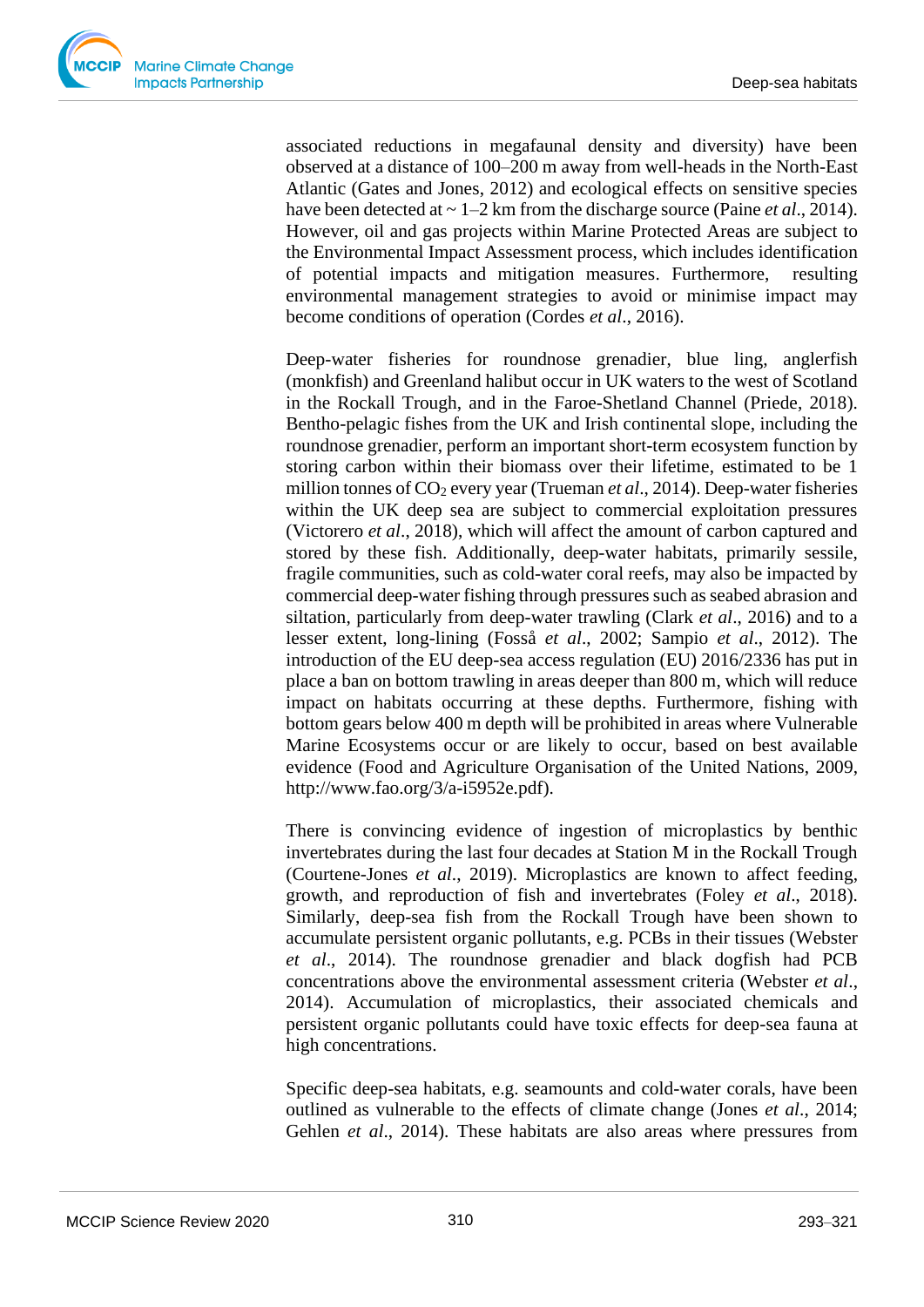

multiple concurrent stressors are in effect, e.g. fishing and resource extraction. Multiple concurrent stressors will likely amplify the negative effects of climate change as deep-sea ecosystems are slow to recover as a result of long generation times and slow population growth rates.

#### **Socio-economic impacts**

Deep-sea environments provide direct economic benefits to society through provision of oil and gas, minerals, fisheries and bioprospecting (Armstrong *et al*., 2012; Thurber *et al*., 2014). Indirect socio-economic impacts include sequestration of carbon, nutrient regeneration, waste absorption and detoxification (Armstrong *et al*., 2012; Thurber *et al*., 2014). However, there is limited knowledge on the monetary economic value of the deep sea (Folkersen *et al*., 2018). Proposed changes to the Common Fisheries Policy for regulating deep-sea fish stocks outlined in EC COM 371 Final, 2012, was predicted to lead to a short-term reduction of landings of fish in the UK of 6540 tonnes, reducing the value by £3.3 million (Mangi *et al*., 2016). A recent survey of the Scottish public revealed that the public were prepared to pay on average £70 to £77 for protection of deep-sea species and species with high potential for medicinal products (Jobstvogt *et al*., 2014). This demonstrates that the public value deep-sea species and environments. Deep-sea habitats and ecosystems are clearly valuable as supporting systems for life on Earth in addition to the provisioning services they provide. However, there are large gaps in our knowledge that prevent a monetary assessment of the value of deep-sea habitats (Armstrong *et al*., 2012).

## **4. CONFIDENCE ASSESSMENT**

#### **What is already happening?**



There is a high level of agreement and medium level of evidence concerning how the environment (food supply, physical oceanography) structures and shapes deep-sea communities and ecosystems. However, there is a medium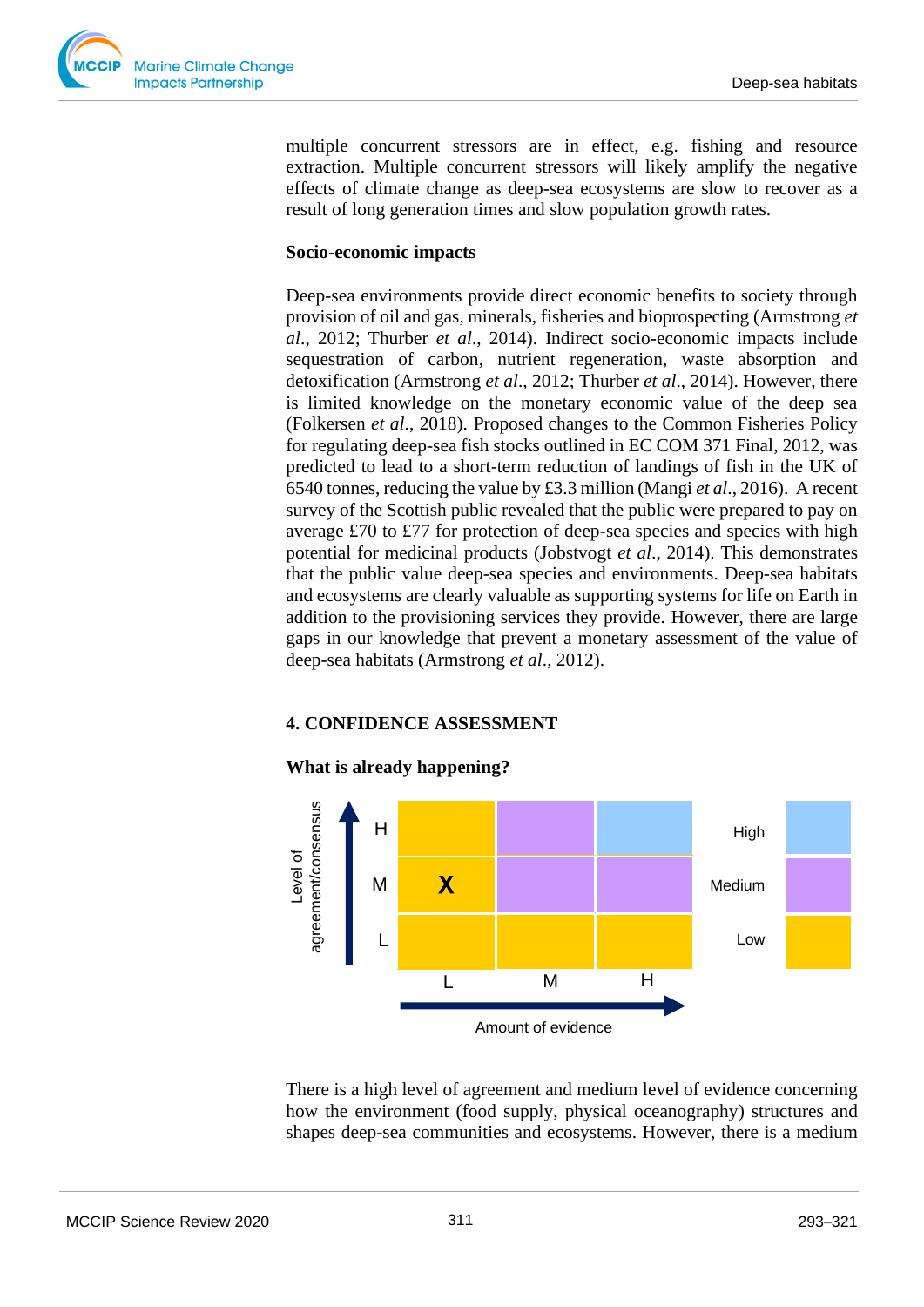

level of agreement and low amount of evidence concerning how deep-sea habitats are currently being affected by climate change. Repeat sampling at the PAP has demonstrated that deep-sea communities change in relation to variations in food supply, which is driven by the physical environment and potentially the NAO. The level of assessment has changed because the PAP time–series has not been continuously sampled for a sufficient time-period to confidently state that changes in benthic community structure at the PAP are driven by climate change. There is a similar level of uncertainty regarding changes in deep-sea temperatures along the Extended Ellett Line transect. There is good agreement with a low level of evidence for decreasing pH in UK deep-sea waters.

Finally, deep-sea habitats in UK waters are generally poorly sampled in time and space with the exception of Station M in the Rockall Trough and the Mingulay reef complex, although both of these sites lack systematic repeat sampling. However, the time–series data from Station M requires further analysis and the data from the time–series have not yet been published. There is also a lack of detailed knowledge of deep pelagic habitats within UK waters. In order to improve confidence in assessment of the current risks of climate change to UK deep-sea habitats, comprehensive whole ecosystem, e.g. euphotic zone, mesopelagic, bathypelagic, abyssopelagic and benthic, time–series stations need to be set up in strategic locations, e.g. important commercial fishery and biodiversity hotspots and within MPAs.

#### **What could happen in the future?**



There is a medium level of agreement on the possible effects of climate change on UK deep-sea habitats. The models used to predict the effects of climate change on deep-sea habitats are in agreement and there is good consensus on the direction of the effects of climate change. However, the models do not provide a consensus on the magnitude of the effect of climate change on deep-sea habitats. The amount of evidence is low because most of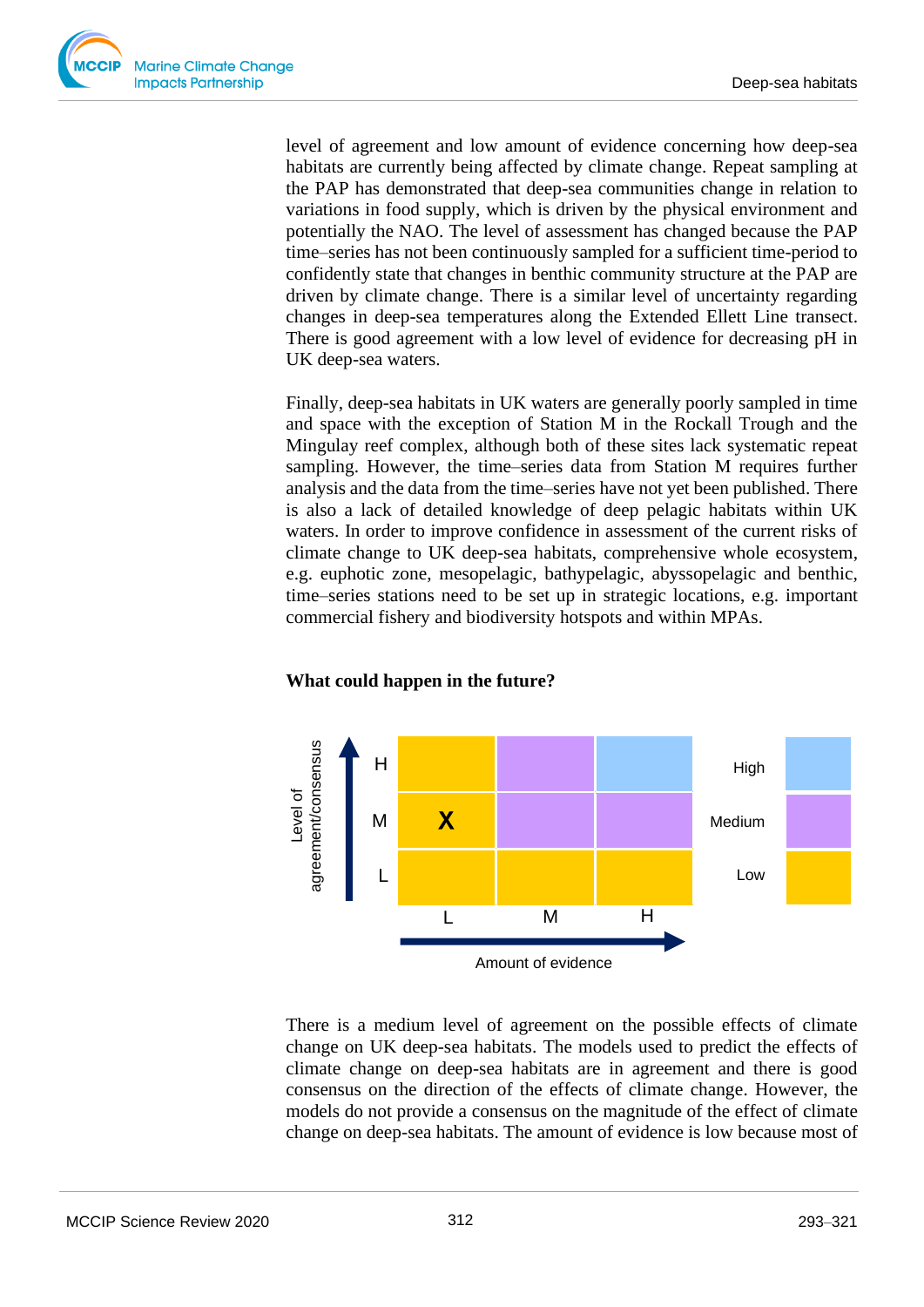the models provide global or ocean basin level predictions, with few studies providing regional predictions, e.g. North Atlantic. Additionally, models incorporating the benthos and seafloor are relatively recent and still in development. In order to increase the level of confidence in predictions of the future effects of climate change on UK deep-sea habitats, further modelling studies are required at a local scale, e.g. specifically within UK waters. Models predicting the effects of changing POC flux on deep-sea habitats need to encompass measurements of POC flux to the seafloor, as current models use measured export flux at 100 m below the surface. Experiments determining critical thresholds for fauna and their larvae, e.g. for oxygen, pH, temperature, could further enhance our understanding of how deep-sea habitats will be affected by climate change.

#### **5. KEY CHALLENGES AND EMERGING ISSUES**

1. There is a need to improve knowledge on the physical environment influencing UK deep-sea communities. Specifically, with respect to temporal and spatial variability of the hydrographic features influencing seafloor communities, how variable are these features over days, weeks and annual timescales? There is some limited information regarding this for the Mingulay reef complex and on the Irish margin (Davies *et al*., 2008; Duineveld *et al*., 2012 and Findlay *et al*., 2013; Boolukos *et al*., 2019). Additionally, how variable is temperature, dissolved oxygen, pH and POC flux for UK deep-sea habitats? For example, increased knowledge of POC flux reaching the seafloor will aid better parameterisation of models, as many current models use export flux at 100 m to predict flux of POC to the seafloor, which is likely to lead to incorrect assessment of climate impacts. The PAP time-series provides insight into POC flux and other environmental parameters over decadal timescales but this is outside of the UK continental shelf. Time–series stations and observatory networks within UK deep-sea habitats and for a variety of different habitats are urgently needed. Additionally, in order to predict how deep-sea habitats and communities will respond to climate change, insitu experiments are required to test responses of deep-sea communities to specific and combined stressors. Environmental information is key to successful management of MPAs in a changing climate see: Gehlen *et al*. (2014) and Fox *et al*. (2016). EU and NERC funded programmes, e.g. ATLAS [\(https://www.eu-atlas.org\)](https://www.eu-atlas.org/) and DEEPLINKS [\(https://deeplinksproject.wordpress.com\)](https://deeplinksproject.wordpress.com/) and the recently funded iAtlantic [\(http://www.iatlantic.eu\)](http://www.iatlantic.eu/) are providing insight into the health of deep-sea ecosystems and best practice on management of an ecologically coherent network of MPAs, whilst the NERC funded CLASS project [\(https://projects.noc.ac.uk/class/\)](https://projects.noc.ac.uk/class/) will continue to provide insight into how deep-sea habitats are changing within a changing Atlantic Ocean.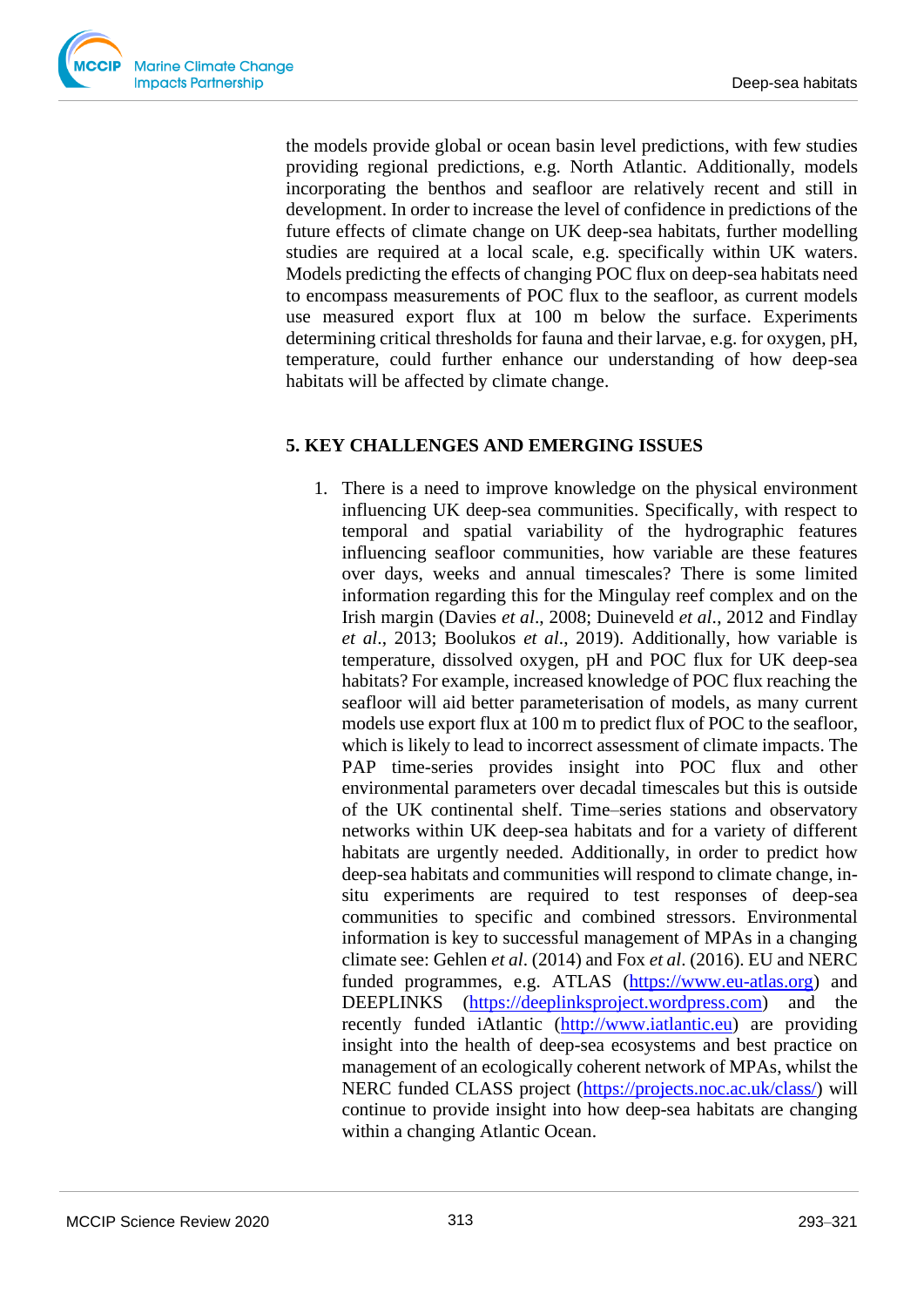- 2. Knowledge of deep-sea biological communities and ecosystem functioning is still lacking for large areas of the UK deep-sea. Coevolution of technology and research has led to enhanced understanding of biological communities within Monterey Bay (Robison *et al*., 2017), particularly for mid-water species. The majority of research in UK deep-sea habitats has focused on seafloor habitats and yet the UK deep-sea is undersampled compared to the North Sea (Figure 1). The largest habitat in the UK deep-sea by volume is the pelagic realm, specifically the meso- and bathy-pelagic, and both have been largely overlooked. Fundamental baseline studies of UK deep-sea habitats are required in order to better understand and predict how UK deep-sea habitats will respond to climate change. In conjunction, experimental studies determining deep-sea species tolerances to key stressors, e.g. temperature, oxygen, pH and food availability are also necessary.
- 3. Advances in benthic modelling have revealed for the first time how deep-sea benthic biomass will respond to declining primary production predicted under future climate change scenarios (Jones *et al*., 2014; Yool *et al*., 2017). Most model outputs to date have been large scale e.g. global or basin scale. Regional predictions are required to understand specifically how UK deep-sea habitats will respond to future climate change. Models must also take into account multiple concurrent stressors, e.g. pH, dissolved oxygen and temperature. Models predictions should also take into account pelagic habitats.

## **REFERENCES**

- Armstrong, C.W., Foley, N.S., Tinch, R. and van den Hove, S. (2012) Services from the deep: Steps towards valuation of deep sea goods and services. *Ecosystem Services*, **2**, 2–13, doi: 10.1016/j.ecoser.2012.07.001
- Ashford, O.S., Kenny, A.J., Barrio Froján, C.R.S., Bonsall, M.B., Horton, T., Brandt, A., Bird, G.J., Gerken, S. and Rogers, A.D. (2018) Phylogenetic and functional evidence suggests that deep-ocean ecosystems are highly sensitive to environmental change and direct human disturbance. *Proceedings of the Royal Society, B.*, **285**, 20180923, doi:10.1098/rspb.2018.0923
- Balmaseda, M.A., Trenberth,K.E. and Källén, E. (2013) Distinctive climate signals in reanalysis of global ocean heat content. *Geophysical Research Letters*, **40**(1) 754–1759, doi: 10.1002/grl.50382
- Barry, J.P., Lovera, C., Buck, K.R., Peltzer, E.T., Taylor, J.R., Walz, P., Whaling, P.J. and Brewer, P.G. (2014) Use of a Free Ocean CO<sub>2</sub> Enrichment (FOCE) system to evaluate the effects of ocean acidification on the foraging behaviour of a deep-sea urchin. *Environmental Science and Technology*, **48**, 9890–9897, doi: 10.1021/es501603r
- Beaugrand, G. (2009) Decadal changes in climate and ecosystems in the North Atlantic Ocean and adjacent seas. *Deep-Sea Research II*, **56**, 656–673, doi: 10.1016/j.dsr2.2008.12.022
- Bett, B.J. (2001) UK Atlantic Margin environmental survey: Introduction and overview of bathyal benthic ecology. *Continental Shelf Research*, **21**, 917–956.
- Billett, D.S.M., Bett, B.J., Reid, W.K.D., Boorman, B. and Priede, I.M. (2010) Long-term change in the abyssal NE Atlantic: The '*Amperima* Event' revisitied. *Deep-Sea Research* II, **57**, 1406–1417, doi: 10.1016/j.dsr2.2009.02.001
- Bonneau, L., Colin, C., Pons-Branchu, E., Mienis, F., Tisnérat-Laborde,N., Blamart, D., Elliot, M., Collart, T., Frank, N., Foliot, L. and Douville, E. (2018) Imprint of Holocene climate variability on cold-water coral reef growth at the SW Rockall Trough Margin, NE Atlantic. *Geochemistry, Geophysics, Geosystems*, **19**, 2437–2452, doi: 10.1029/2018GC007502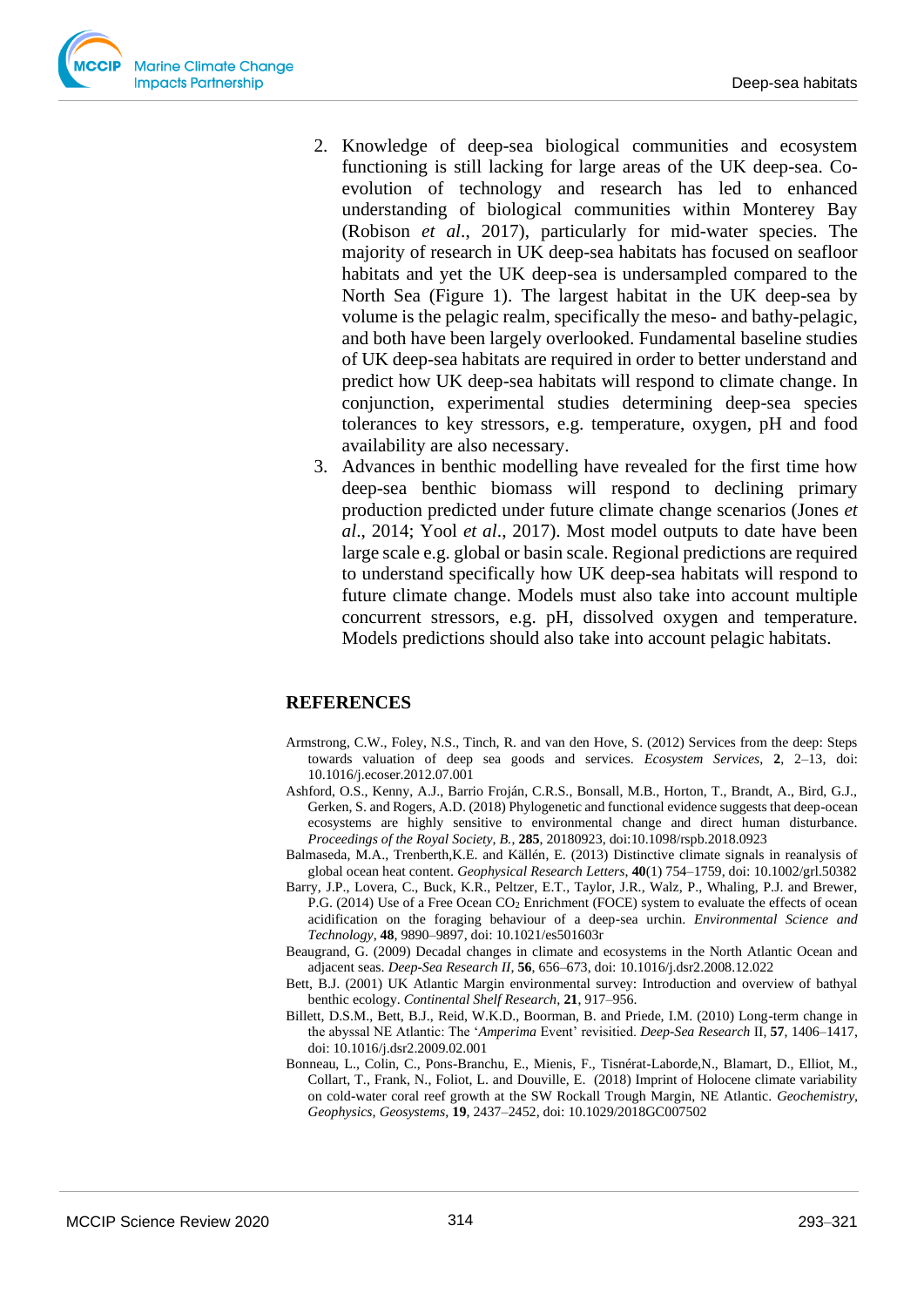- Boolukos, C.M., Lim, A., O'Riordan, R.M. and Wheeler, A. (2019) Cold-water corals in decline A temporal (4 year) species abundance and biodiversity appraisal of complete photomosaiced coldwater coral reef on the Irish margin. *Deep-Sea Research I*, **146**, 44-54, doi: 10.1016/j.dsr.2019.03.004
- Bopp, L., Resplandy, L., Orr, J.C., Doney, S.C., Dunne, J.P., Gehlen, M., Halloran, P., Heinze, C., Ilyina, T., Séférian, R., Tjiputra, J. and Vichi, M. (2013) Multiple stressors of ocean ecosystems in the 21st century: projections with CMIP5 models. *Biogeosciences*, **10**, 6225–6245, doi: 10.5194/bg-10-6225-2013
- Brooke, S. and Young, C.M. (2009) Direct measurements of in situ survival and growth of *Lophelia pertusa* in the northern Gulf of Mexico. *Marine Ecology Progress Series*, **397**, 153–161.
- Büscher, J., Form, A.U. and Riebesell, U. (2017) Interactive effects of ocean acidification and warming on growth, fitness and survivial of the cold-water coral *Lophelia pertusa* under different food availabilities. *Frontiers in Marine Science*, **4**, 101, doi: 10.3389/fmars.2017.00101
- Caesar, L., Rahmstorf, S., Robinson, A., Geulner, G. and Saba, V. (2018) Observed fingerprint of a weakening Atlantic Ocean overturning circulation. *Nature*, **556**, 191–196.
- Capotondi, A., Alexander, M.A., Bond, N.A., Curchitser, E.N. and Scott, J.D. (2012) Enhanced upper ocean stratification with climate change in the CMIP3 models. *Journal of Geophysical Research*, **117**, C04031, doi: 10.1029/2011JC007409
- Cavan, E.L., Henson, S.A. and Boyd, P.W. (2019) The sensitivity of subsurface microbes to ocean warming accentuates future declines in particulate carbon export. *Frontiers in Ecology and Evolution*, **6**, 230, doi: 10.3389/fevo.2018.00230
- Chafik, L. (2012) The response of the circulation in the Faroe-Shetland Channel to the North Atlantic Oscillation. *Tellus A*, **64**, 18423, doi: 10.3402/tellusa.v64i0.18423
- Clark, M.R., Althaus, F., Schlacher, T.A., Williams, A., Bowden, D.A. and Rowden, A. (2016) The impacts of deep-sea fisheries on benthic communities: a review. *ICES Journal of Marine Science*, **73**, i51–i69, doi: 10.1093/icesjms/fsv123
- Chust, G., Allen, J.I., Bopp, L., Schrun, C., Holt, J., Tsiaras, K. *et al*. (2014) Biomass changes and trophic amplification of plankton in a warmer ocean. *Global Change Biology*, **20**, 2124–2139, doi: 10.1111/gcb.12562
- Cordes, E.E., Jones, D.O.B., Schlacher, T.A, Amon, D.J., Bernardino, A.F., Brooke, S. *et al*. (2016) Environmental impacts of the deep-water oil and gas industry: a review to guide management strategies. *Frontiers in Environmental Science*, **4**, 58.
- Costello, M.J., McCrea, M., Freiwald, A., Lundälv, T., Jonsson, L., Bett, B.J., van Weering, T.C., de Haas, H., Roberts, J.M. and Allen, D. (2005) Role of cold-water *Lophelia pertusa* coral reefs as fish habitat in the NE Atlantic. In *Cold-Water Corals and Ecoystems*, Springer, Berlin Heidelberg, pp. 771–805.
- Courtene-Jones, W., Quinn, B., Ewins, C., Gary, S.F. and Narayanaswamy, B.E. (2019) Consistent microplastic ingestion by deep-sea invertebrates over the last four decades (1976–2015), a study from the North East Atlantic. *Environmental Pollution*, **244**, 503–512.
- Cyr, F. and van Haren, H. (2016) Observations of small-scale secondary instabilities during the shoaling of internal bores on a deep-ocean slope. *Journal of Physical Oceanography*, **46**, 219–231, doi: 10.1175/JPO-D-15-0059.1
- Danovaro, R., Snelgrove, P.V.E. and Tyler, P. (2014) Challenging the paradigms of deep-sea ecology. *Trends in Ecology and Evolution*, **29**, 8, doi: 10.1016/j.tree.2014.06.002
- Davies, A.J., Wisshak, M. and Roberts, J.M. (2008) Predicting suitable habitat for the cold-water coral *Lophelia pertusa* (Scleractinia). *Deep-Sea Research*, **55**, 1048–1062.
- Davies, A.J., Duineveld, G.C.A., Lavaleye, M.S.S., Bergman, M.J.N., van Haren, H. and Roberts, M.J. (2009) Downwelling and deep-water bottom currents as food supply mechanisms to the cold-water coral *Lophelia pertusa* (Scleractinia) at the Mingulay Reef complex. *Limnology and Oceanography,* **54**, 620–629.
- Dodds, L.A., Roberts, J.M., Taylor, A.C. and Marubini, F. (2007) Metabolic tolerance of the coldwater coral *Lopehila pertusa* (Scleractinia) to temperature and dissolved oxygen change. *Journal of Experimental Marine Biology and Ecology,* **349**, 205–214.
- Doney, S.C., Bopp, L. and Long, M.C. (2014) Historical and future trends in ocean climate and biogeochemistry. *Oceanography*, **27**, 108–119, doi: 10.5670/oceanog.2014.14
- Duineveld, G.C.A, Jeffreys, R.M., Lavaleye, M.S.S., Davies, A.J., Bergman, M.J.N., Watmough, T. and Witbaard, R. (2012) Spatial and tidal variation in food supply to shallow cold-water coral reefs of the Mingulay Reef complex (Outer Hebrides, Scotland). *Marine Ecology Progress Series*, **444**, 97–115, doi: 10.3354/meps09430
- Dullo, W.C., Flögel, S. and Rüggeberg, A. (2008) Cold-water coral growth in relation to the hydrography of the Celtic and Nordic European continental margin. *Marine Ecology Progress Series*, **371**, 165–176, doi: 10.3354/meps07623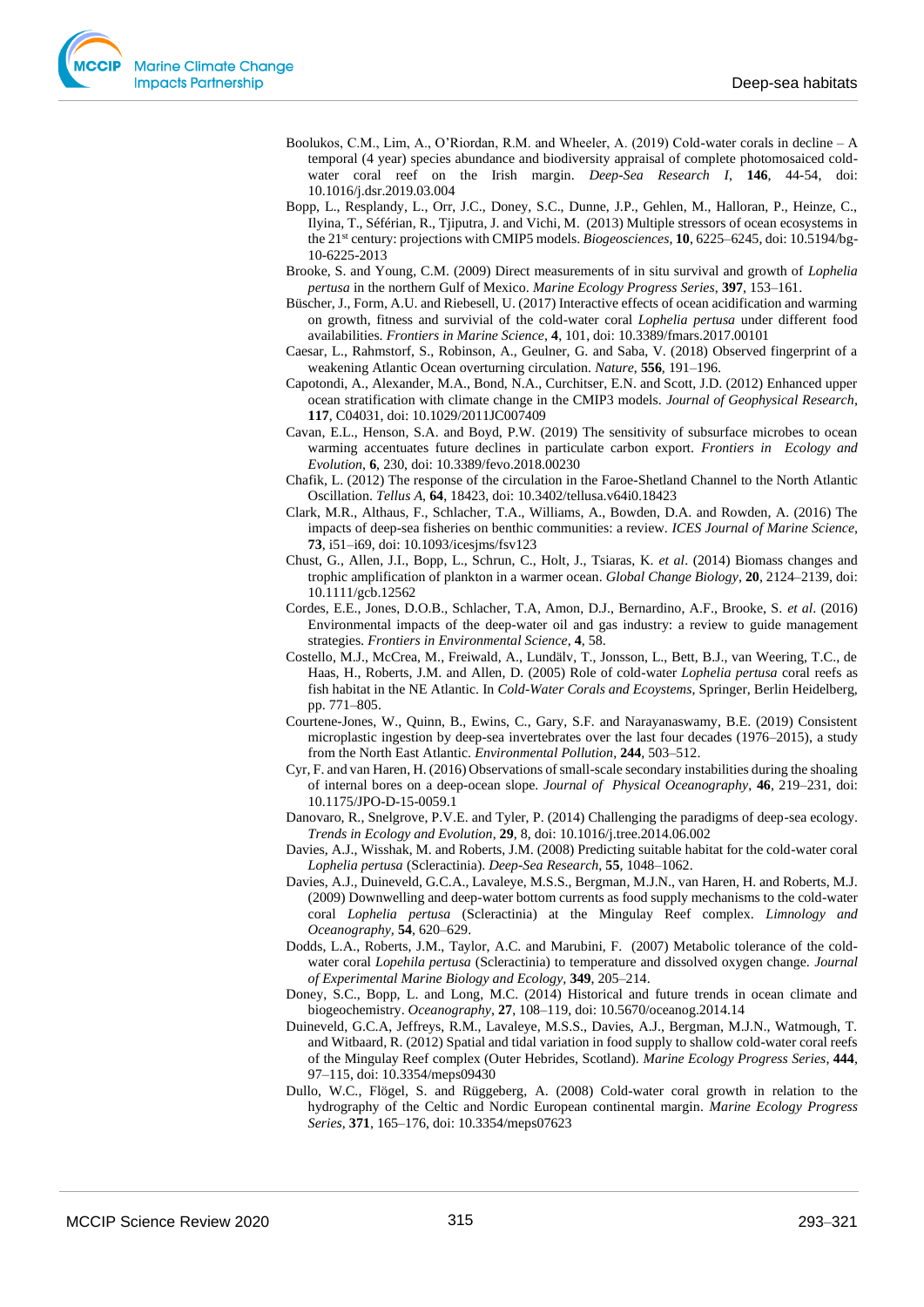Ellett, D.J. and Martin, J.H. (1973) The physical and chemical oceanography of the Rockall Channel. *Deep-Sea Research*, **20**, 819–835.

- EurOBIS data. European node of the Ocean Biogeographic Information System (EurOBIS). [www.eurobis.org.](http://www.eurobis.org/) Consulted on 2019-01-18.
- Findlay, H.S., Artioli, Y., Navas, J.M., Hennige, S.J., Wicks, L.C., Huvenne, V.A.I., Woodward, M.S. and Roberts, J.M. (2013) Tidal downwelling and implications for the carbon biogeochemistry of cold-water corals in relation to future ocean acidification and warming. *Global Change Biology*, **19**, 2708–2719, doi: 10.1111/gcb.12256
- Fink, H.G., Wienberg, C., Hebbeln, D., McGregor, H.V., Schmiedl, G., Taviani, M. and Freiwald, A. (2012) Oxygen control on Holocene cold-water coral development in the eastern Mediterranean Sea. *Deep-Sea Research*, **62**, 89–96, doi: 10.1016/j.dsr.2011.12.013
- Foley, C.J., Feiner, Z.S., Malinich, T.D. and Höök, T.O. (2018) A meta-analysis of the effects of exposure to microplastics on fish and aquatic invertebrates. *Science of the Total Environment*, **631**, 550–559, doi: 10.1016/j.scitotenv.2018.03.046
- Folkersen, M.V., Fleming, C.M. and Hasan, S. (2018) The economic value of the deep sea: A systematic review and meta-analysis. *Marine Policy*, **94**, 71–80, doi: 10.1016/j.marpol.2018.05.003
- Fosså, J.H., Mortensen, P.B. and Furevik, D.M. (2002) The deep-water coral *Lophelia pertusa* in Norwegian waters: distribution and fishery impacts. *Hydrobiologia*, **471**, 1–12.
- Fox, A., Henry, L.-A., Corne, D.W. and Roberts, J.M. (2016) Sensitivity of marine protected area network connectivity to atmospheric variability. *Royal Society Open Science*, **3**, 160494, doi:10.1098/rsos.160494

Freiwald, A. and Roberts, J.M. (2005) *Cold-Water Corals and Ecoystems*. Springer, Heidelberg.

- Gallo, N.D. and Levin, L.A. (2016) Fish ecology and evolution in the World's oxygen minimum zones and implications of ocean deoxygenation. *Advances in Marine Biology*, **74**, 117–198, doi: 10.1016/bs.amb.2016.04.001
- Gates, A.R. and Jones, D.O.B. (2012) Recovery of benthic megafauna from anthropogenic disturbance at a hydrocarbon drilling well (380 m depth in the Norwegian Sea). *PLoS One*, **7**(10), e44114, doi: 10.1371/journal.pone.0044114
- Gattuso, J.-P., Magnan, A., Billé, R., Cheung, W.W.L., Howes, E.L., Joos, F. *et al*. (2015) Contrasting futures for ocean and society from different anthropogenic CO<sup>2</sup> emissions scenarios. *Science*, **349**, aac4722.
- Gehlen, M., Séférian, R., Jones, D.O.B., Roy, T., Roth, R., Barry, J. *et al*. (2014) Projected pH reductions by 2100 might put deep North Atlantic biodiversity at risk. *Biogeosciences*, **11**, 6955– 6967, doi: 10.5194/bg-11-6955-2014
- Ginger, M., Billett, D.S.M., Mackenzie, K.L., Kiriakoulakis, K., Neto, R.R., Boardman, D.K., Santos, V.L.C.S., Horsfall, I.M. and Wolff, G.A. (2001) Organic matter assimilation and selective feeding by holothurians in the deep sea: some observations and comments. *Progress in Oceanography,* **50**, 407–421.
- Gove, J.M., McManus, M.A., Neuheimer, A.B., Polovina, J.J., Drazen, J.C., Smith, C.R., Merrifield, M.A., Friedlander, A.M., Ehses, J.S., Young, C.W., Dillon, A.K. and Williams, G.J. (2019) Nearisland biological hotspots in barren ocean basins. *Nature Communications*. **7**, 10581, doi: 10.1038.ncomms10581
- Guinotte, J.M., Orr, J., Cairns, S., Freiwald, A., Morgan, L. and George, R. (2006) Will human-induced changes in seawater chemistry alter the distribution of deep-sea scleractinian corals? *Frontiers in Ecology and the Environment*, **4**, 141–146.
- Guerrero-Feijóo, E., Sintes, E., Herndl, G.J. and Varela, M.M. (2018) High dark inorganic carbon fixation rates by specific microbial groups in the Atlantic off the Galician coast (NW Iberian margin). *Environmental Microbiology*, **20**, 602–611, doi: 10.1111/1462-2920.13984
- Hall, R.A., Aslam, T. and Huvenne, V.A.I. (2017) Partly standing internal tides in a dendritic submarine canyon observed by an ocean glider. *Deep-Sea Research I*, **126**, 73–84, doi: 10.106./j.dsr.2017.05.015
- Hátún, H., Payne, M.R., Beaugrand, G., Reid, P.C., Sandø, A.B., Drange, H., Hansen, B., Jacobsen, J.A. and Bloch, D. (2009) Large bio-geographical shifts in the north-eastern Atlantic Ocean: From the subpolar gyre, via plankton, to blue whiting and pilot whales. *Progress in Oceanography,* **80**, 149–162, doi:10.1016/j.pocean.2009.03.001
- Hennige, S.J., Wicks, L.C., Kamenos, N., Bakker, D.C.E., Findlay, H.S., Dumousseaud, C. and Roberts, J.M. (2014) Short term metabolic and growth responses to the cold-water coral *Lophelia pertusa* to ocean acidification. *Deep-Sea Research II*, **99**, 27–35, doi: 10.1016/j.dsr2.2013.07.005
- Hennige, S.J., Wicks, L.C., Kamenos, N.A., Perna, G., Findlay, H.S. and Roberts, J.M. (2015) Hidden impacts of ocean acidification to live and dead coral framework. *Proceedings of the Royal Society B*, **282**, 20150990, doi: 10.1098/rspb.2015.0990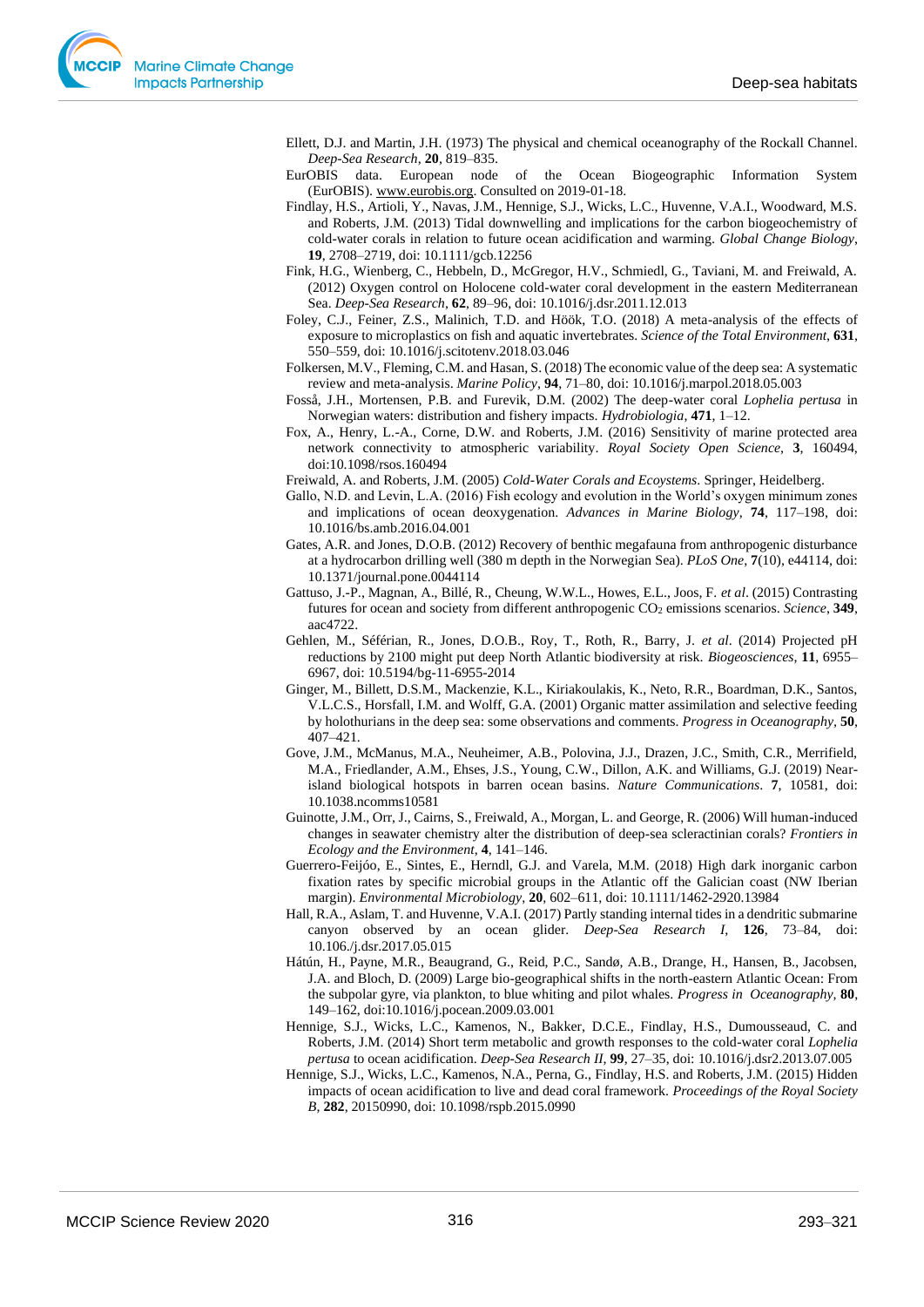- Henry, L.-A., Vlad, J., Findlay, H.S., Murillo, J., Milligan, R. and Roberts, J.M. (2014) Environmental variability and biodiversity of megabenthos on the Hebrides Terrace Seamount (Northeast Atlantic). *Scientific Reports*, **4**, 5589, doi:10.1038/srep05589
- Henry, L.-A., Stehmann, M.F.W., De Clippele, L., Findlay, H.S., Golding, N. and Roberts, J.M. (2016) Seamount egg-laying grounds of the deep-water skate *Bathyraja richardsoni*. *Journal of Fish Biology*, **89**, 1473–1481, doi: 10.1111/jfb.13041
- Henson, S.A., Beaulieu, C. and Lampitt, R. (2016) Observing climate change trends in ocean biogeochemistry: when and where? *Global Change Biology*, **22**, 1561–1571.
- Hinder, S.L., Hays, G.C., Edwards, M., Roberts, E.C., Walne, A.W. and Gravenor, M.B. (2012) Changes in marine dinoflagellate and diatom abundance under climate change. *Nature Climate Change*, **2**, doi: 10.1038/NCLIMATE1388
- Hochachka, P.A. and Somero, G.N. (2002) *Biochemical Adaptation: Mechanism and Process in Physiological Evolution*. Oxford University Press, New York.
- Holliday, N.P. and Cunningham, S. (2013) The extended Ellett Line: Discoveries from 65 years of marine observations west of the UK. *Oceanography*, **26**, 156–163, doi: 10.5670/oceanog.2013.17
- Holliday, N.P., Cunningham, S., Johnson, G.S.C., Griffiths, C., Read, J.F., and Sherwin, T. (2015) Multidecadal variability of potential temperature, salinity and transports in the eastern subpolar North Atlantic. *Journal of Geophysical Research*, **120**, 5945–5967, doi: 10.5194/essdd-8-57-2015
- Hosegood, P. and van Haren, H. (2004) Near-bed solibores over the continental slope in the Faeroe-Shetland Channel. *Deep-Sea Research II*, **51**, 2942–2971.
- Hovland, M. (1990) Do carbonate reefs form fluid seepage? *Terra Nova*, **2**, 8–18.
- Howell, K., Piechaud, N., Downie, A.L. and Kenny, A. (2016) The distribution of deep-sea sponge aggregations in the North Atlantic and implications for their effective spatial management. *Deep-Sea Research I*, **115**, 309–320.
- Hughes, D.J. and Narayanaswany, B.E. (2013) Impacts of climate change on deep-sea habitats. *MCCIP Science Review* 2013, 204–210, doi: 10.14465/2013.arc21.204-210
- Humphreys, M.P., Griffiths, A.M., Achterberg, E.P., Holliday, N.P., Rérolle, V.M.C., Barraqueta, J.- L.M., Couldrey, M.P., Oliver, K.I.C., Hartman, S.E., Esposito, M. and Boyce, A.J. (2016) Multidecadal accumulation of anthropogenic and remineralized dissolved inorganic carbon along the Extended Ellett Line in the northeast Atlantic Ocean. *Global Biogeochemical Cycles*, **30**, 293– 210, doi: 10.1002/2015GB005246
- Inall, M., Gillibrand, P., Griffiths, C., MacDougal, N. and Blackwell, K. (2009) On the oceanographic variability of the North-West European Shelf to the west of Scotland. *Journal of Marine Syst*ems, **77**, 210–226, doi: 10.1016/j.jmarsys.2007.12.012
- IPCC (2014) *Climate change 2014: Synthesis report*. Contribution of working groups 1, II and III to the fifth assessment report of the intergovernmental panel on climate change [Pachauri, R.K. and Meyer, L.A. (eds.)]. IPCC, Geneva, Switzerland, 151 pp.
- Ismail, K., Huvenne, V. and Robert, K. (2018) Quantifying spatial heterogeneity in submarine canyons. *Progress in Oceanography,* **169**, 181–198, doi: 10.1016/j.pocean.2018.03.006
- Iverson, M.H. and Ploug, H. (2013) Temperature effects on carbon-specific respiration rate and sinking velocity of diatom aggregates: potential implications for deep ocean export processes. *Biogeosciences*, **10**, 4073–4085, doi: 10.5194/bg-10-4073-2013
- Jackson, E.L., Davies, A.J., Howell, K.L., Kershaw, P.J. and Hall-Spences, J.M. (2014) Future-proofing marine protected area networks for cold water coral reefs. *ICES Journal of Marine Science*, **71**, 2621–2629.
- Jayne, S.R., St. Laurent, L.C. and Gille, S.T. (2004) Connections between ocean bottom topography and Earth's climate. *Oceanography*, **17**, 65–74.
- Jiang, L.-Q., Feely, R.A., Carter, B.R., Greeley, D.J., Gledhill, D.K. and Arzayus, K.M. (2015) Climatological distribution of aragonite saturation state in the global oceans. *Global Biogeochemical Cycles*, **29**, 1656–1673.
- Jobstvogt, N., Hanley, N., Hynes, S., Kenter, J. and Witte, U. (2014) Twenty thousand sterling under the sea: Estimating the value of protecting deep-sea biodiversity. *Ecological Economics*, **97**, 10– 19, doi: 10.1016/j.ecolecon.2013.10.019
- Jones, D.O., Yool, A., Wei, C.-L., Henson, S.A., Ruhl, H.A., Watson, R.A., Gehlen, M. (2014) Global reductions in seafloor biomass in response to climate change. *Global Change Biology*, **20**, 1861– 1872, doi: 10.1111/gcb.12480
- Kelly-Gerreyn, B.A., Martin, P.A., Bett, B.J., Anderson, T.R., Kaariainen, J.I., Main, C.E. and Yool, A. (2014) Benthic biomass size spectra in shelf and deep-sea sediments. *Biogeosciences*, **11**, 6401– 6416, doi: 10.5194/bg-11-6401-2014
- Laguionie-Marchais, C., Billett, D.S.M., Paterson, G.L.J., Bett, B.J., Ruhl, H.A., Soto, E.H., Smith, K.L. and Thatje, S. (2013) Inter-annual dynamics of abyssal polychaete communities in the North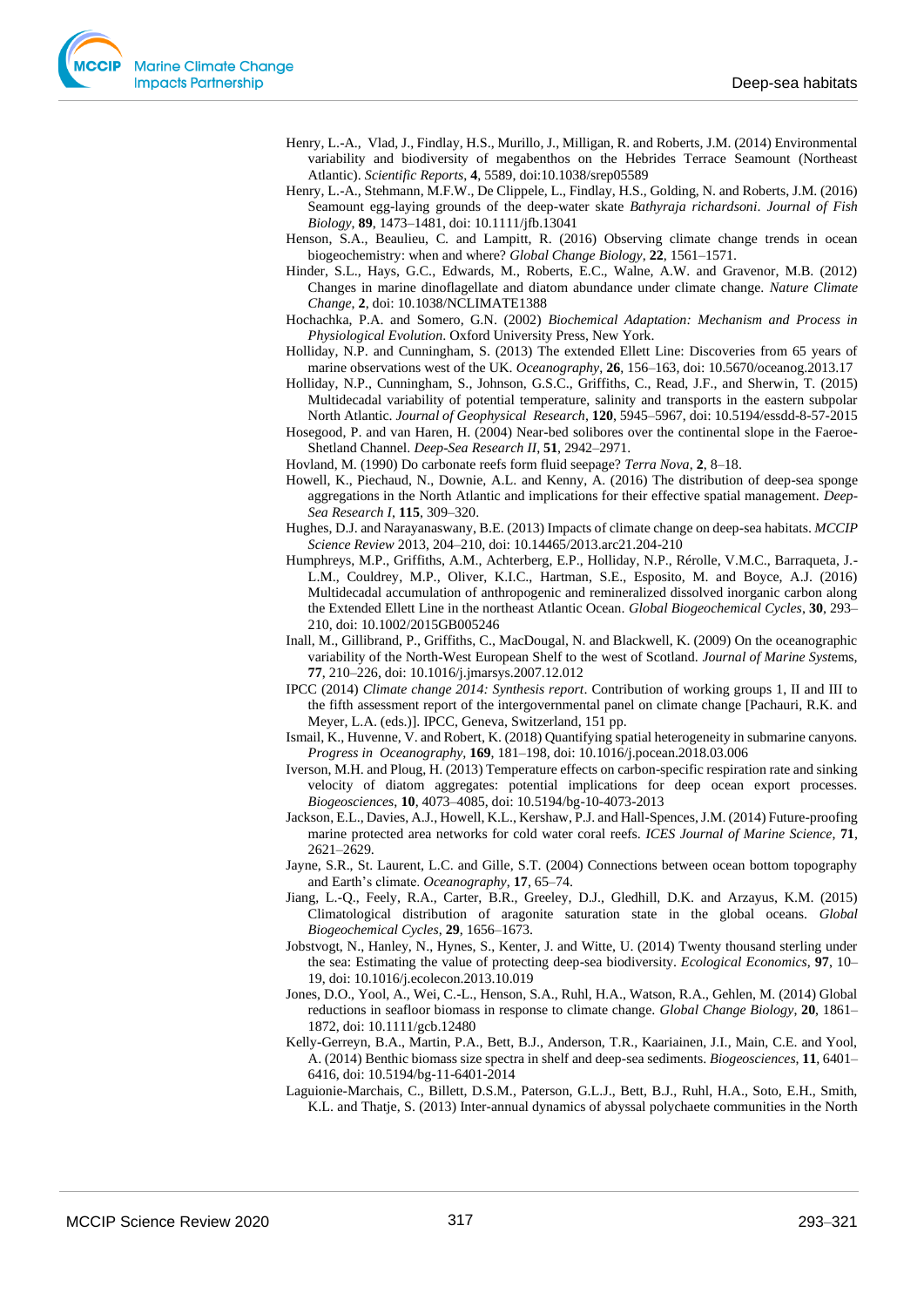East Pacific and North East Atlantic – A family-level study*. Deep Sea Research I,* **75**, 175-186, doi: 10.1016/j.dsr.2012.12.007

- Laguionie-Marchais, C., Paterson, G.L.J., Bett, B.J., Smith, K.L. and Ruhl, H.A. (2016) Inter-annual species-level variations in an abyssal polychaete assemblage (St. M, NE Pacific, 4000 m). *Progress in Oceanography,* **140**, 43–53, doi: 10.1016.j.pocean.2015.10.006
- Lampitt, R.S., Billett, D.S.M. and Martin, A.P. (2010) The sustained observatory over the Porcupine Abyssal Plain (PAP): Insights from time series observations and process studies. *Deep-Sea Research II*, **57**, 1267–1271.
- Levin, L.A. and LeBris, N. (2015) The deep ocean under climate change. *Science*, **350**, 766–768, doi: 10.1126/science.aad0126
- Lowe, J.A., Howard, T.P., Pardaens, A., Tinker, J., Holt, J., Wakelin, S., Milne, G., Leake, J., Wolf, J., Horsburgh, K., Reeder, T., Jenkins, G., Ridley, J., Dye, S. and Bradley, S. (2009*) UK Climate Projections Science Report: Marine and Coastal Projections.* Met Office Hadley Centre, Exeter, UK.
- Lu, H.M., Li, Y.J., Uemura, T., Ge, Z., Xu, X., He, L., Serikawa, S. and Kim, H. (2018) FDCNet: filtering deep convolutional network for marine organism classification. *Multimedia Tools App.*, **77**, 21847–21860, doi: 10.1007/s11042-017-4585-1
- Lunden, J.J., McNicholl, C.G., Sears, C.R., Morrison, C.L. and Cordes, E.E. (2014) Acute survivorship of the deep-sea coral *Lophelia pertusa* from the Gulf of Mexico under acidification, warming, and deoxygenation. *Frontiers in Marine Science*, **1**, 78, doi: 10.3389/fmars/2014.00078
- Mahaffey, C.M., Palmer, M., Greenwood, N. and Sharples, J. (2020) Impacts of climate change on dissolved oxygen concentrations relevant to the coastal and marine environment around the UK. *MCCIP Science Review 2020,* 31-53.
- Maier, C., Hegeman, J., Weinbauer, M.G. and Gattuso, J.-P. (2009) Calcification of the cold-water coral *Lophelia pertusa*, under ambient and reduced pH. *Biogeosciences*, **6**, 1671–1680, doi: 10.5194/bg-6-1671-2009
- Mangi, S.C., Kenny, A., Readdy, L., Posen, P., Ribeiro-Santos, A., Neat, F.C. and Burns, F. (2016) The economic implications of changing regulations for deep sea fishing under the European Common Fisheries Policy: UK case study. *Science of the Total Environment*, **562**, 260–269, doi: 10.1016/j.scitotenv.2016.03.218
- Martinez, E., Raitsos, D.E. and Antoine, D. (2016) Warmer, deeper, and greener mixed layers in the North Atlantic subpolar gyre over the last 50 years. *Global Change Biology*, **22**, 604–612, doi: 10.1111/gcb.13100
- Masson, D.G., Bett, B.J., Billett, D.S.M., Jacobs, C.L., Wheeler, A.J. and Wynn, R.B. (2003) The origin of deep-water coral-topped mounds in the northern Rockall Trough, Northeast Atlantic*. Marine Geology*, **194**, 159–180.
- McClain, C.R., Allen, A.P., Tittensor, D.P. and Rex, M.A. (2012) Energetics of life on the deep seafloor. *Proceedings of the National Academy of Sciences USA*, **109**, 15366–15371, doi: 10.1073/pnas.1208976109
- McGrath, T., Kivimäe, C., Tanhua, T., Cave, R. C. and McGovern, E. (2012) Inorganic carbon and pH levels in the Rockall Trough 1991–2010. *Deep Sea Research I*, **68**, 79–91, doi: 10.1016/j.dsr.2012.05.011
- Milligan, R.J., Spence, G., Roberts, J.M. and Bailey, D.M. (2016) Fish communities associated with cold-water corals vary with depth and substratum type. *Deep Sea Research I*, **114**, 43–54.
- Mohn, C., Rengstorf, A., White, M., Duineveld, G., Mienis, F., Soetaert, K. and Grehan, A. (2014) Linking benthic hydrodynamics and cold-water coral occurrences: a high-resolution model study at three cold-water coral provinces in the NE Atlantic. *Progress in Oceanography,* **122**, 92–104.
- Neat, F.C., Jamieson, A.J., Stewart, H.A., Narayanaswamy, B.E., Collie, N., Stewart, M., and Linley, T. (2018) Visual evidence of reduced seafloor conditions and indications of a cold-seep ecosystem from the Hatton–Rockall basin (NE Atlantic). *Journal of the Marine Biological Association of the UK*, 1–7, doi:10.1017/S0025315418000115.
- O'Connor, M.I., Bruno, J.F., Gaines, S.D., Halpern, B.S., Lester, S.E., Kinlan, B.P. and Weiss, J.M. (2007) Temperature control of larval dispersal and the implications for marine ecology, evolution and conservation. *Proceedings of the National Academy of Sciences USA*, **104**, 1266–1271.
- Oliver, P.G. and Drewery, J. (2013) New species of chemosymbiotic clams (Bivalvia: Vesicomyidae and Thyasiridae) from a putative 'seep' in the Hatton-Rockall Basin, north-east Atlantic. *Journal of the Marine Biological Association of the UK*, **94**, 389–403.
- Oschlies, A., Brandt, P., Stramma, L. and Schmidtko, S. (2018) Drivers and mechanisms of ocean deoxygenation. *Nature Geoscience*, **11**, 467–473.
- Ouellet, P. and Sainte-Marie, B. (2018) Vertical distribution of snow crab (*Chionoecetes opilio*) pelagic stages in the Gulf of St. Lawrence (Canada) and effect of temperature on development and survival. *ICES Journal of Marine Science*, **75**, 773–784, doi: 10.1093/icesjms/fsx169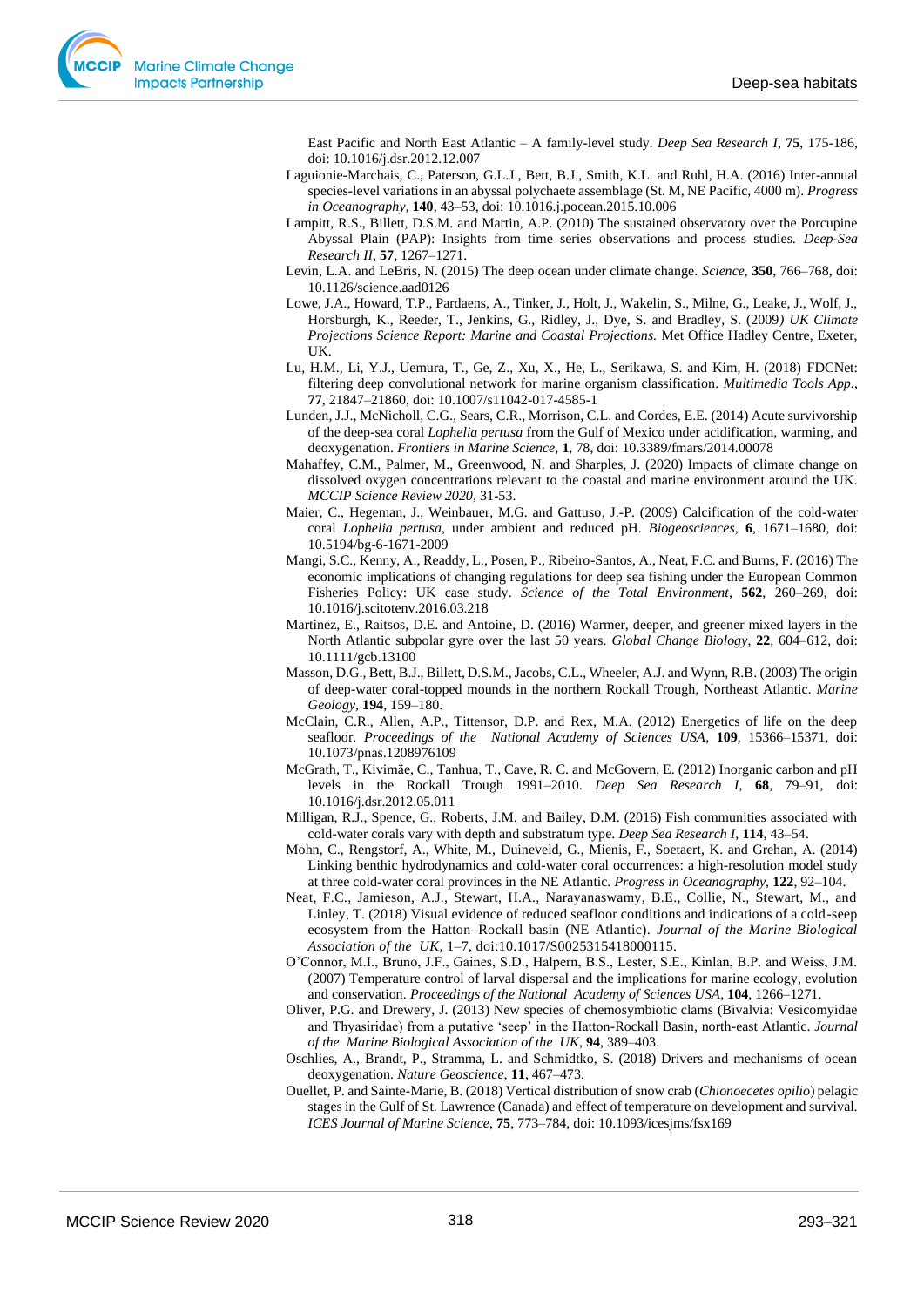- Paine, M.D., DeBlois, E.M., Kilgour, B.W., Tracy, P., Pocklington, P., Crowley, R.D., Williams, U.P. and Janes, G.G. (2014) Effects of the Terra Nova offshore oil development on benthic macroinvertebrates over 10 years of development drilling on the Grand Banks of Newfoundland, Canada. *Deep Sea Research II*, **110**, 38–64.
- Perez, F.F., Fontela, M., García-Ibáñez, M.I., Mercier, H., Velo, A., Lherminier, P., Zunino, P., de la Paz, M., Alonso-Pérez, Guallart, E.F. and Padin, X.A. (2018) Meridional overturning circulation conveys fast acidification to the deep Atlantic Ocean. *Nature*, **554**, 515–518, doi: 10.1038/nature25493
- Pörtner, H.O. and Knust, R. (2007) Climate change affects marine fishes through the oxygen limitation of thermal tolerance. *Science*, **315**, 95–97, doi: 10.1126/science.1135471
- Priede, I.M. (2018) Deep-sea fishes literature review. *JNCC Report*, No. 619, JNCC, Peterborough. ISSN 0963-8091.
- Raddatz, J., Rüggeberg, A., Liebetrau, V., Foubert, A., Hathorne, E.C., Fietzke, J., Eisenhauer, A. and Dullo, W.-C. (2014) Environmental boundary conditions of cold-water coral mound growth over the last 3 million years in the Porcupine Seabight, Northeast Atlantic. *Deep Sea Research II*, **99**, 227–236, doi: 10.1016/j.dsr2.2013.06.009
- Rex, M.A., Etter, R.J., Morris, J.S., Crouse, J. and McClain, C.R., Johnson, N.A., Stuart, C.T., Deming, J.W., Thies, R. and Avery, R. (2006) Global bathymetric patterns of standing stock and body size in deep-sea benthos. *Marine Ecology Progress Series*, **317**, 1–8.
- Reinthaler, T., van Aken, H.M. and Herndl, G.J. (2010) Major contribution of autotrophy to microbial carbon cycling in the deep North Atlantic's interior. *Deep Sea Research II*, **57**, 1572–1580, doi: 10.1016/j.dsr2.2010.02.023
- Rivero-Calle, S., Gnanadesikan, A., Del Castillo, C.E., Balch, W.M. and Guikema, S.D. (2015) Atlantic coccolithophores and the potential role of rising CO2. *Science*, **350**, 1533–1537, doi:10.1126/science.aaa8026
- Roberts, J.M., Davies, A.J., Henry, L.-A., Dodds, L.A., Duineveld, G.C.A., Lavaleye, M.S.S. *et al*. (2009) Mingulay reef complex: an interdisciplinary study of cold-water coral habitat, hydrography and biodiversity. *Marine Ecology Progress Series*, **397**, 139–151, doi: 10.3354/meps08112
- Roberts, H.H. and Kohl, B. (2018) Temperature control of cold-water coral (*Lophelia*) mound growth by climate-cycle forcing, Northeast Gulf of Mexico. *Deep Sea Research I*, **140**, 142–158.
- Robertson, L.M., Hamel, J.-F. and Mercier, A. (2017) Feeding in deep-sea demosponges: Influence of abiotic and biotic factors. *Deep Sea Research I*, **127**, 49–56, doi: 10.1016/j.dsr.2017.07.006
- Rogers, A.D. (1999) The biology of *Lophelia pertusa* (Linnaeus 1758) and other deep-water reefforming corals and impacts from human activities. *Internation Review of Hydrobiology*, **84**, 315– 406.
- Robison, B.H., Reisenbichler, K.R. and Sherlock, R.E. (2017) The coevolution of midwater research and ROV technology at MBARI. *Oceanography,* **30**, 26–37, doi: 10.5670/oceanog.2017.421
- Sampaio, Í., Braga-Henriques, A., Pham, C., Ocaña, O., De Matos, V., Morato, T., and Porteiro, F. (2012) Cold-water corals landed by bottom longline fisheries in the Azores (north-eastern Atlantic*). Journal of the Marine Biological Association UK*, **92**, 1547–1555, doi:10.1017/S0025315412000045
- Schoening T., Bergmann M., Ontrup J., Taylor J., Dannheim J., Gutt J., Purser A. and Nattkemper T.W. (2012) Semi-automated image analysis for the assessment of megafaunal densities at the Arctic deep-sea observatory HAUSGARTEN. *PLoS One,* **7**, e38179.
- Sherwin, T.J., Read, J.F., Holliday, N.P. and Johnson, C. (2012) The impact of changes in North Atlantic Gyre distribution on water mass characteristics in the Rockall Trough. *ICES Journal of Marine Science*, **69**, 751–757, doi: 10.1093/icesjms/fsr185
- Siddiqui, S.A., Salman, A., Malik, M.I., Shafait, F., Mian, A., Shortis, M.R. and Harvey, E.S. (2018) Automatic fish species classification in underwater videos: exploiting pre-trained deep neural network models to compensate for limited labelled data. *ICES Journal of Marine Science*, **75**, 374– 389.
- Smed, J. (1949) Monthly mean temperatures of the surface water in the areas of the north-eastern North Atlantic during the years 1876–1939 and 1945–1948. *Annales Biologiques*, **5**, 10–15.
- Smith, K.L. Jr, Ruhl, H.A., Bett, B.J., Billett, D.S.M., Lampitt, R.S. and Kaufmann, R.S. (2009) Climate, carbon cycling, and the deep-ocean ecosystems. *Proceedings of the National Academy of Sciences USA*, **106**, 19211–19218, doi: 10.1073/pnas.0908322106
- Soetaert, K, Mohn, C., Rengstorf, A., Grehan, A. and van Oevelen, D. (2016) Ecosystem engineering creates a direct nutritional link between 600-m deep cold-water coral mounds and surface productivity. *Nature Scientific Reports*, **6**, 35057, doi: 10.1038/srep35057
- Stalder, C., Kateb, A.-E., Vertino, A., Rüggeberg, A., Camozzi, O., Pirkenseer, C.M., Spangenberg, J.E., Hajdas, I., Van Rooij, D. and Spezzaferri, S. (2018) Large-scale paleoceanographic variations in the western Mediterranean Sea during the last 34,000 years: From enhanced cold-water coral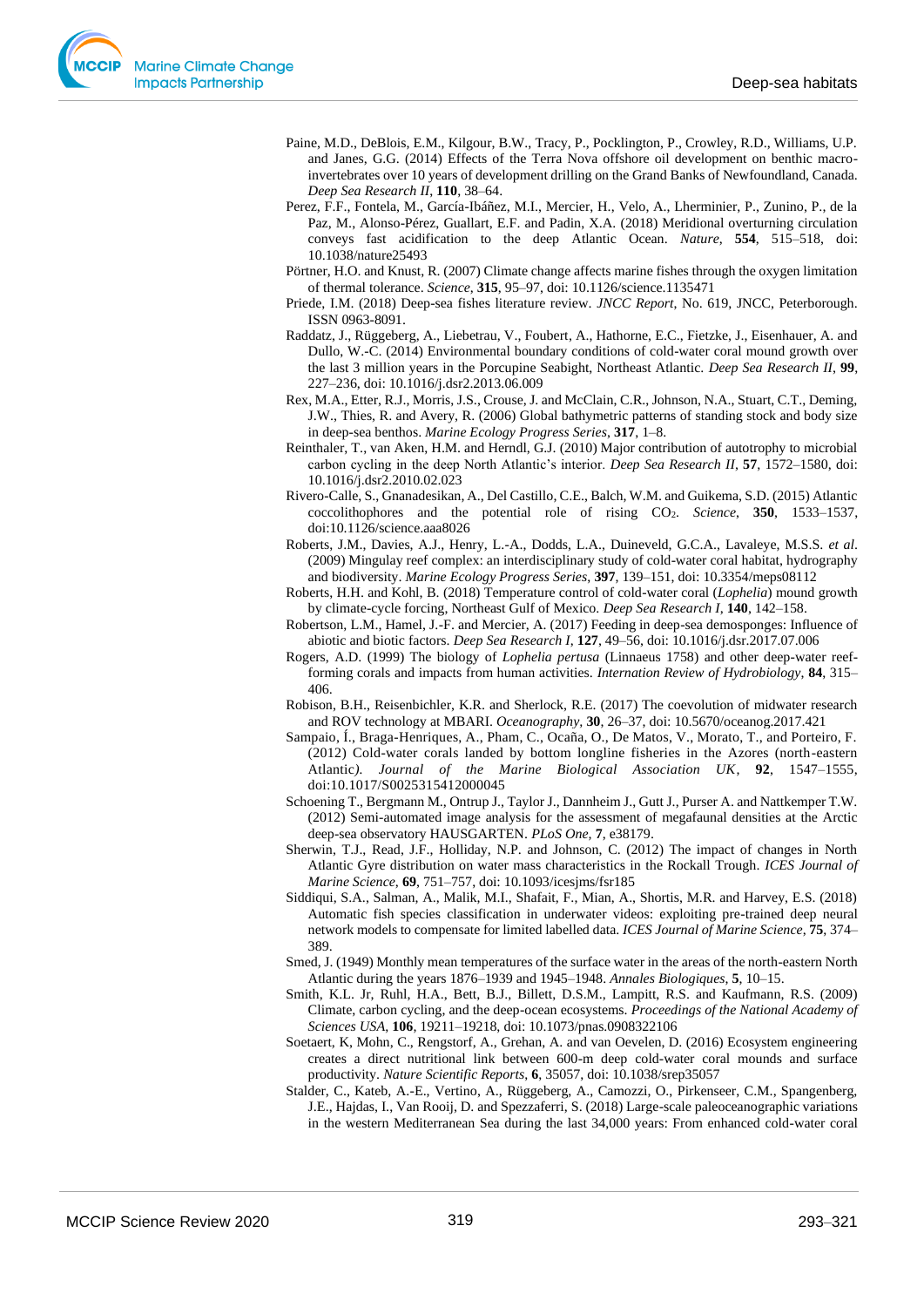growth to declining mounds. *Marine Micropalaeontology*, **143**, 46–62, doi: 10.1016/j.marmicro.2018.07.007

- Strömberg, S.M. and Larrson, A.I. (2017) Larval behaviour and longevity in the cold-water coral *Lophelia pertusa* indicate potential for long distance dispersal. *Frontiers in Marine Science*, **4**, 411, doi: 10.3389/fmars/2017.00411
- Sulpis, (2018) Current CaCO<sub>3</sub> dissolution at the seafloor caused by anthropogenic CO<sub>2</sub>. *Proceedings of the National Academy of Sciences, USA*, **115**, 46, doi: 10.1073/pnas.1804250115
- Sweetman, A.K., Thurber, A.R., Smith, C.R., Levin, L.A., Mora, C., Wei, C.-L. and Roberts, J.M. (2017) Global climate change effects on deep seafloor ecosystems. *Elementa, Science of the Anthropocene*, **5**, 4, doi: 10.1525/elementa.203
- Talley, L.D., Feely, R.A., Sloyan, B.M., Wanninkhof, R., Baringer, M.O., Bullister, J.L., (2015) Changes in ocean heat, carbon content, and ventilation: A review of the first decade of GO-SHIP global repeat hydrography. *Annual Review. of Marine Science*, **8**, 185–215, doi: 10.1146/annurevmarine-052915-100829
- Thurber, A.R., Sweetman, A.K., Narayanaswamy, B.E., Jones, D.O.B., Ingels, J. and Hansman, R.L. (2014) Ecosystem functions and services in the deep sea. *Biogeosciences*, **11**, 3941–3963, doi: 10.5194/bg-11-3941-2014
- Thornalley,D.J.R., Oppo, D.W., Ortega, P., Robson, J.I., Brierley, C.M., Davis, R., Hall, I.R., Moffa-Sanchez, P., Rose, N.L., Spooner, P.T., Yashayaev, I. and Keigwin, L.D. (2018) Anomalously weak Labrador Sea conviction and Atlantic overturning during the past 150 years. *Nature*, **556**, 227–230, doi: 10.1038/s41586-018-0007-4
- Tittensor, D.P., Baco, A.R., Hall-Spencer, J.M., Orr, J.C. and Rogers, A.D. (2010) Seamounts as refugia from ocean acidification for cold-water stony corals. *Marine Ecology*, **31**, 212–225, doi:10.1111/j/1439-0485.2010.00393x
- Trueman, C.N., Johnston, G., O'Hea and MacKenzie, K.M. (2014) Trophic interactions of fish communities at midwater depths enhance long-term carbon storage and benthic production on continental slopes. *Proceedings of the Royal Society B,* **281**, 20140669, doi: 10.1098/rspb.2014.0669
- Turnewitsch, R., Dale, A., Lahajnar, N., Lampitt, R.S. and Sakamoto, K. (2017) Can neap-spring tidal cycles modulate biogeochemical fluxes in the abyssal near-seafloor water column? *Progress in Oceanography*, **154**, 1–24.
- Turnewitsch, R., Dumont, Kiriakoulakis, K., Legg, S., Mohn, C., Peine, F. and Wolff, G. (2016) Tidal influence on particulate organic carbon export fluxes around a tall seamount. *Progress in Oceanography*, **149**, 189–213.
- Vadaro, M.F., Ruhl, H.A. and Smith, K.L. Jr (2009) Climate, carbon flux, and bioturbation in the abyssal North Pacific. *Limnology and Oceanography*, **54**, 2081–2088.
- Vernon J.E.N. (2008) Mass extinctions and ocean acidification: biological constratints on geological dilemmas. *Coral Reefs*, **27**, 459–472.
- Victorero L., Watling L., Deng Palomares M. L., and Nouvian C. (2018) Out of sight, but within reach: A global history of bottom-trawled deep-sea fisheries from >400 m depth. *Frontiers in Marine Science*, **5**, 98, doi: 10.3389/fmars.2018.00098
- White, M., Mohn, C., de Stiger, H. and Mottram, G. (2005) Deep water coral development as a function of hydrodynamics and surface productivity around the submarine banks of the Rockall Trough, NE Atlantic. In *Cold-water Corals and Ecosystems* [Freiwald, F. and Roberts, J.M. (eds)]. Springer-Verlag, Berlin, pp. 503–514.
- Webster, L., Russell, M., Walsham, P., Hussy, I., Lacaze, J.-P., Phillips, L., Dalgarno, E., Packer, G., Neat, F. and Moffat, C.F. (2014) Halogenated persistent organic pollutants in relation to trophic level in deep sea fish. *Marine Pollution Bulletin*, **88**, 14–27, doi: 10.1016/j.marpolbul.2014.09.034
- Wolff, G.A., Billett, D.S.M., Bett, B.J., Holtvoeth, J., FitzGeorge-Balfour, T., Fisher, E.H., Cross, I., Shannon, R., Salter, I., Boorman, B., King, N.J., Jamieson, A. and Chaillan, F. (2011) The effects of natural iron fertilisation on deep-sea ecology: the Crozet Plateau, Southern Indian Ocean. *PLoS One*, **6**, e20697, doi: 10.1371/journal.pone.0020697
- Woolings, T., Franzke, C., Hodson, D.L.R., Dong, B., Barnes, E.A., Raible, C.C. and Pinto, J.G. (2014) Contrasting interannual and multidecadal NAO variability. *Climate Dynamics*, **45**, 539–556, doi: 10.1007/s00382-014-2237-y
- Woolley S.N., Tittensor, D.P., Dunstan, P.K., Guillera, G.-A., Lahoz-Monfort, J.J., Wintle, B.A., Worm, B. and O'Hara, T.D. (2016) Deep-sea diversity patterns are shaped by energy availability. *Nature*, **533**, 393–396, doi:10.1038/nature17937
- Xu, D., Han, L., Li, C., Cao, Q., Zhu, D., Barrett, N.H., Harmody, D., Chen, J., Zhu, H., McCarthy, P.J., Sun, X. and Wang, G. (2018) Bioprospecting deep-sea actinobacteria for novel anti-infective natural products. *Frontiers in Microbiology*, **9**, 787 doi: 10.3389/fmicb.2018.00787